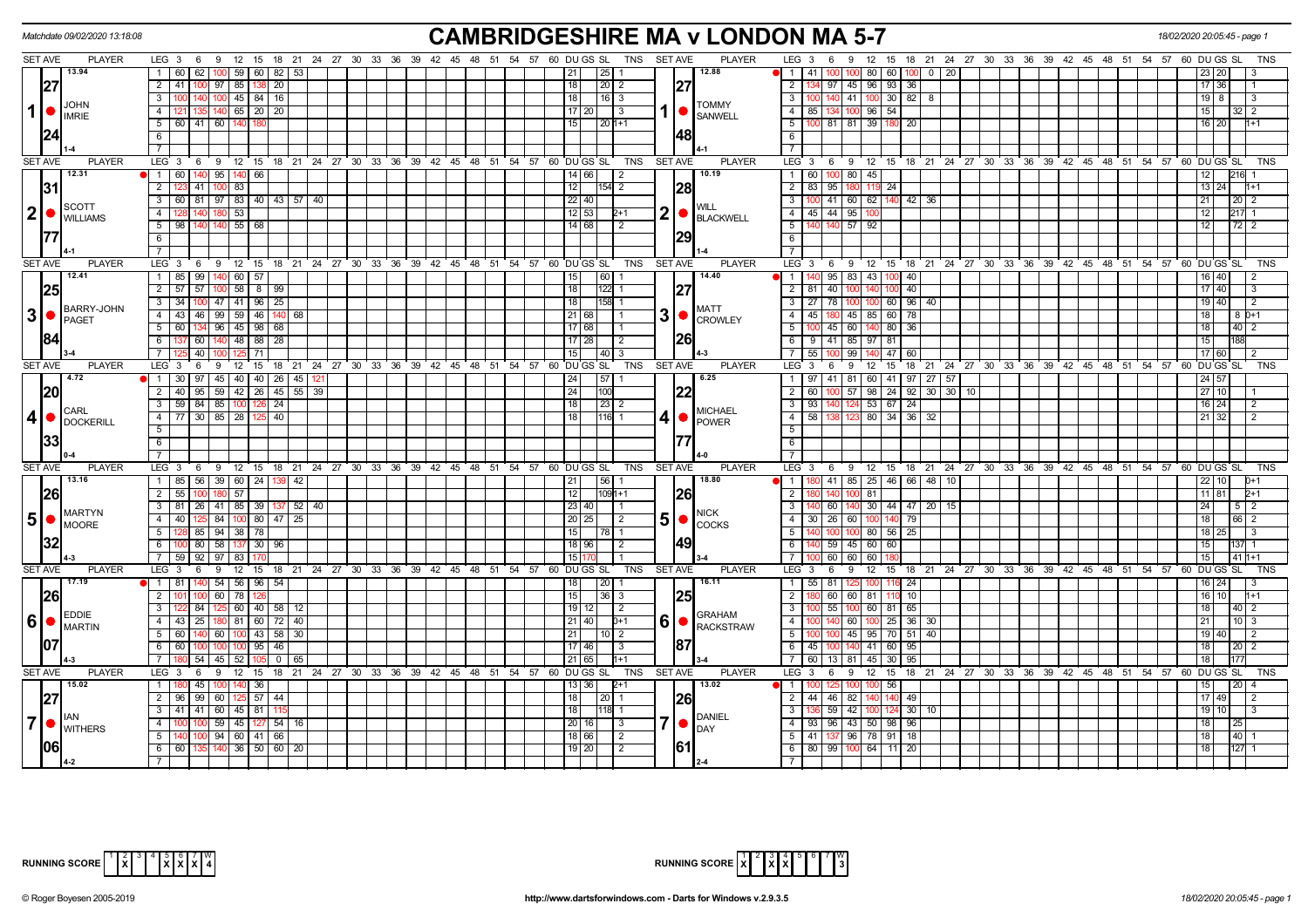|                |                              | Matchdate 09/02/2020 13:18:08 |                            |                     |                           |                         |                                                       |                        |                      |                 |                  |                              |                | <b>CAMBRIDGESHIRE MA v LONDON MA 5-7</b> |                         |                  |                         |             |         |                              |               |  |                      |                                           |    |                                                       | 18/02/2020 20:05:58 - page 2 |                               |                  |            |
|----------------|------------------------------|-------------------------------|----------------------------|---------------------|---------------------------|-------------------------|-------------------------------------------------------|------------------------|----------------------|-----------------|------------------|------------------------------|----------------|------------------------------------------|-------------------------|------------------|-------------------------|-------------|---------|------------------------------|---------------|--|----------------------|-------------------------------------------|----|-------------------------------------------------------|------------------------------|-------------------------------|------------------|------------|
| SET AVE        |                              | <b>PLAYER</b>                 | $LEG_3 6$                  | 12<br>- 9           | 15                        |                         | 18 21 24 27 30 33 36 39 42 45 48 51 54 57 60 DU GS SL |                        |                      |                 |                  | <b>SET AVE</b><br><b>TNS</b> |                | <b>PLAYER</b>                            | LEG <sub>3</sub>        |                  | -6                      |             | 15      |                              |               |  |                      |                                           |    | 18 21 24 27 30 33 36 39 42 45 48 51 54 57 60 DU GS SL |                              |                               |                  | <b>TNS</b> |
|                |                              | 10.15                         | 1141                       | 60 <sub>1</sub>     | 23<br>-77                 |                         |                                                       |                        |                      |                 |                  |                              |                | 13.45                                    |                         |                  | 55<br>58                | $25 \mid$   | 100     | 98                           |               |  |                      |                                           |    |                                                       |                              |                               | 40               |            |
|                | 25                           |                               | $\overline{2}$<br>-81      | 60<br>60            | 40 20                     |                         |                                                       |                        |                      | 21              | 40 l             |                              | 28             |                                          | $\overline{2}$          | 26               | 45<br>45                |             | 45 85   |                              | 99   100   56 |  |                      |                                           |    |                                                       |                              | 24 56                         |                  |            |
|                |                              | ASHLEY                        | 3                          | 0 81 41 83          |                           |                         |                                                       |                        |                      | 15              | $16 1+1$         |                              |                | <b>FREDDIE</b>                           | - 3 I                   | 60               |                         | $34$ 47     |         |                              |               |  |                      |                                           |    |                                                       |                              | $15 \mid 47$                  | $0+2$            |            |
| 8 •            |                              | <b>COLEMAN</b>                | $81 \mid 41$<br>4<br>60    | 98                  |                           |                         |                                                       |                        |                      | 12              | 221              | 8                            |                | <b>BOX</b>                               | $\overline{4}$          |                  |                         |             | $96$ 25 |                              |               |  |                      |                                           |    |                                                       |                              | $15 \ 25$                     | 2+1              |            |
|                |                              |                               | 5 <sub>1</sub>             | 177   43   100   28 |                           |                         |                                                       |                        |                      | 15              | $1118$ 2         |                              |                |                                          | 5                       |                  | 140 57 83 81            |             |         |                              |               |  |                      |                                           |    |                                                       |                              | $14$ 81                       | $\overline{2}$   |            |
|                | 42                           |                               | 6                          |                     |                           |                         |                                                       |                        |                      |                 |                  |                              | 1661           |                                          | 6                       |                  |                         |             |         |                              |               |  |                      |                                           |    |                                                       |                              |                               |                  |            |
|                |                              |                               |                            |                     |                           |                         |                                                       |                        |                      |                 |                  |                              |                |                                          |                         |                  |                         |             |         |                              |               |  |                      |                                           |    |                                                       |                              |                               |                  |            |
| <b>SET AVE</b> |                              | <b>PLAYER</b>                 | LEG <sub>3</sub><br>- 6    | - 9<br>12 15        |                           | 18 21 24 27 30 33 36 39 |                                                       | $42 \quad 45 \quad 48$ | 51 54 57 60 DUGS SL  |                 |                  | <b>TNS</b>                   | <b>SET AVE</b> | <b>PLAYER</b>                            | LEG <sup>3</sup>        |                  | -9<br>- 6               |             | 12 15   |                              |               |  |                      |                                           |    | 18 21 24 27 30 33 36 39 42 45 48 51 54 57 60 DUGS SL  |                              |                               |                  | <b>TNS</b> |
|                |                              | 6.20                          | $1 \mid 45$                | 80 85 81 60         |                           |                         |                                                       |                        |                      | 15 <sup>1</sup> | 150              |                              |                | 12.99                                    | $\bullet$ 1             |                  | 85 36 10                |             | 83 86   | -111                         |               |  |                      |                                           |    |                                                       |                              |                               | 2                |            |
|                | 22                           |                               | $\overline{2}$<br>-55 I    | 59                  | 60 44 44                  |                         |                                                       |                        |                      | 18              | 154              |                              | 26             |                                          | $\overline{2}$          | 58               | 65                      |             | 131     | 24                           |               |  |                      |                                           |    |                                                       |                              | 24<br>16                      | 3                |            |
|                |                              | MATTHEW                       | 3 <sup>1</sup><br>60<br>60 | 60                  | 40 60 60 84 77            |                         |                                                       |                        |                      | 24 77           |                  |                              |                |                                          | 3                       | 43               | 20<br>40                |             | 38 58   |                              | 45 180 22     |  |                      |                                           |    |                                                       | 24                           |                               | $55D+1$          |            |
| 9 <sup>1</sup> |                              | <b>WING</b>                   | $\overline{4}$             | $65$   16<br>180    |                           |                         |                                                       |                        |                      | $15$   16       | $2+1$            | 9 <sup>1</sup>               |                | <b>BLACKWELL</b>                         | 4 I                     |                  | 81                      | 60 80       |         |                              |               |  |                      |                                           |    |                                                       | 12                           |                               | 140 <sup>1</sup> |            |
|                |                              |                               | 5 60                       | 45 45 60 60         |                           |                         |                                                       |                        |                      | 15 <sup>1</sup> | 23'              |                              |                |                                          | 51                      | 60 l             |                         |             | 97 50   | 20                           |               |  |                      |                                           |    |                                                       |                              | $18$ 20                       |                  |            |
|                | 69                           |                               | 6                          | 57 100 60 58 87 19  |                           |                         |                                                       |                        |                      | 21 I            | 20 2             |                              |                |                                          |                         |                  | 6 39 140 59 80 45 43 95 |             |         |                              |               |  |                      |                                           |    |                                                       |                              | 20 95                         |                  |            |
|                |                              |                               |                            |                     |                           |                         |                                                       |                        |                      |                 |                  |                              |                |                                          |                         |                  |                         |             |         |                              |               |  |                      |                                           |    |                                                       |                              |                               |                  |            |
| <b>SET AVE</b> |                              | <b>PLAYER</b>                 | LEG <sup>3</sup>           | 12<br>-9            | 15                        |                         | 18 21 24 27 30 33 36 39 42 45 48                      |                        | 51 54 57 60 DUGS SL  |                 |                  | <b>TNS</b>                   | <b>SET AVE</b> | <b>PLAYER</b>                            | LEG <sup>'</sup> 3      |                  | - 9<br>6                | 12          | 15      |                              |               |  |                      |                                           |    | 18 21 24 27 30 33 36 39 42 45 48 51 54 57 60 DUGS SL  |                              |                               |                  | <b>TNS</b> |
|                |                              | 16.51                         | 64                         | 59                  | 45   140   61             |                         |                                                       |                        |                      | 18 I            | 32<br>$\sqrt{2}$ |                              |                | 13.41                                    |                         |                  |                         |             | 70 43   | 48                           |               |  |                      |                                           |    |                                                       |                              | 48                            |                  |            |
|                | 26                           |                               | $\overline{2}$             | 43 40 81 32 65      |                           |                         |                                                       |                        |                      | 21 65           | $\overline{2}$   |                              | 1261           |                                          | $\overline{2}$          |                  | 60                      |             |         | $55 \mid 45 \mid 60 \mid 63$ |               |  |                      |                                           |    |                                                       | 21                           |                               |                  |            |
|                |                              | <b>JASON</b>                  | $\mathbf{3}$<br>42<br>60   | 95                  | 58   100   57   41        |                         |                                                       |                        |                      | 21              | 48               |                              |                | <b>BEN</b>                               | $\overline{3}$          | 96               | 80 81 58 79 91 16       |             |         |                              |               |  |                      |                                           |    |                                                       | 20                           | 16                            |                  |            |
| ∣d∙            |                              | <b>IMARRIOTT</b>              | 4   81<br>60               | 60 44 68            |                           |                         |                                                       |                        |                      | 18              | $8D+1$           |                              | ∣d•            | <b>WEST</b>                              | 4   81                  |                  | 60 T                    |             |         | 100 70 18 32                 |               |  |                      |                                           |    |                                                       |                              | 32<br>20                      |                  |            |
|                |                              |                               | $5 \mid 45$                |                     | $100$ 60 $\overline{56}$  |                         |                                                       |                        |                      | $17$ 56         | $\overline{3}$   |                              |                |                                          |                         | 5   61           | 26 121                  |             | 100 80  |                              |               |  |                      |                                           |    |                                                       |                              | 15                            |                  |            |
|                |                              |                               | 6<br>96 I                  | 29 65<br>171        |                           |                         |                                                       |                        |                      | 15 65           | 2                |                              |                |                                          | 6                       | 96               | 77                      | 43          |         |                              |               |  |                      |                                           |    |                                                       | 15                           |                               | $85$ 2           |            |
|                |                              |                               | 60 97                      |                     | 56 48                     |                         |                                                       |                        |                      | 18 48           | $\overline{2}$   |                              |                |                                          |                         | 60               | 85                      | $81$ 63     |         |                              |               |  |                      |                                           |    |                                                       | 15                           |                               | 72               |            |
| <b>SET AVE</b> |                              | <b>PLAYER</b>                 | LEG <sub>3</sub>           |                     | 18<br>$^{\circ}$ 21<br>15 | 24 27 30 33 36 39       | $42 \quad 45$                                         | 48                     | 51 54 57 60 DU GS SL |                 |                  | <b>TNS</b>                   | <b>SET AVE</b> | <b>PLAYER</b>                            | LEG <sub>3</sub>        |                  |                         |             | 15      | 18                           |               |  | 21 24 27 30 33 36 39 | 42 45 48 51                               | 54 |                                                       | 57 60 DU GS SL               |                               |                  | <b>TNS</b> |
|                |                              | 19.93                         |                            | 55<br>ll 41         | 40                        |                         |                                                       |                        |                      | 16   40         | -3               |                              |                | 16.79                                    |                         | 60               | 99   60                 |             | 40 90   | 36                           |               |  |                      |                                           |    |                                                       |                              |                               | 16               |            |
|                | 28                           |                               | $\overline{2}$             |                     | 60 60 49 32               |                         |                                                       |                        |                      | 20 32           | -3               |                              | 28             |                                          | $\overline{2}$          | 85               | 96<br>41                |             | 40 40   |                              |               |  |                      |                                           |    |                                                       | 18                           |                               | $40 \quad 1$     |            |
|                |                              | DENNIS                        | $3 \mid 41$<br>60 I        | 60 60<br>1351       |                           |                         |                                                       |                        |                      | 15 <sub>l</sub> | 145              |                              |                | LEWIS                                    | $\overline{3}$          |                  |                         | 65 60 43 64 |         |                              |               |  |                      |                                           |    |                                                       |                              | 18 64                         | 2                |            |
| ∣1             |                              | <b>HARBOUR</b>                | $4 \mid 41$                | 1301 73             |                           |                         |                                                       |                        |                      | 15              | $32 \mid 3$      |                              |                | <b>MCGURN</b>                            | $\overline{4}$          | 59               |                         |             | 43      |                              |               |  |                      |                                           |    |                                                       |                              | $15 \overline{\smash{)}\ 43}$ | -3               |            |
|                |                              |                               | 5 60                       | 100145<br>100       |                           |                         |                                                       |                        |                      | 15 <sub>l</sub> | $\sqrt{56}$ 3    |                              |                |                                          |                         | $5 \mid 98$      | 100 101 60 110 32       |             |         |                              |               |  |                      |                                           |    |                                                       |                              | $16 \overline{)32}$           | 3                |            |
|                | 1761                         |                               | 6                          | $ 00 $ 85<br>55 12  |                           |                         |                                                       |                        |                      | 15 12           | -3               |                              | 86             |                                          | 6                       | 99               | 70                      |             |         |                              |               |  |                      |                                           |    |                                                       |                              | 12                            | $32\overline{2}$ |            |
|                |                              |                               | $60$ 95<br>7 81            | $46$ 1              |                           |                         |                                                       |                        |                      | 15 <sub>1</sub> | 82               |                              |                |                                          | -7 I                    | 83               | 80                      | $59$ 10     |         | 78                           |               |  |                      |                                           |    |                                                       |                              | 18 78                         | $\overline{2}$   |            |
| <b>SET AVE</b> |                              | <b>PLAYER</b>                 | LEG 3                      | 12 15<br>-9         |                           | 18 21 24 27 30 33 36 39 |                                                       | 42 45 48               | 51 54 57             | 60 DU GS SL     |                  | <b>TNS</b>                   | <b>SET AVE</b> | <b>PLAYER</b>                            | LEG <sub>3</sub>        |                  | -6<br>-9                | 12          | 15      |                              |               |  |                      | 18 21 24 27 30 33 36 39 42 45 48 51 54 57 |    |                                                       | 60                           | DU GS SL                      |                  | TNS        |
|                |                              | 13.48                         | $\bullet$ 1 55             |                     | 26 43 60                  |                         |                                                       |                        |                      |                 | 110 2            |                              |                | 11.99                                    |                         |                  | 60<br>45 I              |             | 80      | 18   18                      |               |  |                      |                                           |    |                                                       |                              | 18                            |                  |            |
|                | 24                           |                               | 2 36 95                    | $140$ 58<br>100     |                           |                         |                                                       |                        |                      | 15              |                  |                              | 26             |                                          |                         | 2   61           | $59 \mid 82 \mid$       | 125         | 134     | 40                           |               |  |                      |                                           |    |                                                       |                              | 17 <sup>1</sup><br>40         | $\overline{2}$   |            |
|                |                              | MARK                          | $\mathbf{3}$               |                     | $0 0 32$                  |                         |                                                       |                        |                      | 22 32           | $\overline{4}$   |                              |                |                                          | $\overline{\mathbf{3}}$ |                  | 60 45 59 39             |             | 140     | $85 \mid 33$                 |               |  |                      |                                           |    |                                                       | 21                           |                               | 40   1           |            |
|                | $12 \bullet  _{LYNN}^{MARK}$ |                               | 4 43 60 66 43 100 97       |                     |                           |                         |                                                       |                        |                      | 18              | 92 1             |                              |                | $12 \bullet$ $\int_{\text{COCKS}}$       | 4 I                     | - 39 I           | 100 80 80 140 30 32     |             |         |                              |               |  |                      |                                           |    |                                                       |                              | 32<br>19                      | 2                |            |
|                |                              |                               | 81 I<br>51                 | l 20                |                           |                         |                                                       |                        |                      | 15              | $1202+1$         |                              |                |                                          |                         | $5 \mid 43 \mid$ |                         | 94 140 84   |         |                              |               |  |                      |                                           |    |                                                       |                              | 15 84                         | $\mathcal{P}$    |            |
|                | 30                           |                               | - 6                        |                     |                           |                         |                                                       |                        |                      |                 |                  |                              | 79             |                                          | 6                       |                  |                         |             |         |                              |               |  |                      |                                           |    |                                                       |                              |                               |                  |            |
|                |                              |                               | $\overline{7}$             |                     |                           |                         |                                                       |                        |                      |                 |                  |                              |                |                                          | $\overline{7}$          |                  |                         |             |         |                              |               |  |                      |                                           |    |                                                       |                              |                               |                  |            |

| OP:                  | $\cdots$ $\sim$ $\sim$ $\sim$<br>™liainS 31. r. . | IOP: | Lewis McGurn 28.86                                                                                     |
|----------------------|---------------------------------------------------|------|--------------------------------------------------------------------------------------------------------|
| <b>RUNNING SCORE</b> | -lxl<br><u>IXIXIXI</u><br>lxl<br>I 5 I            |      | $9$ 10 11 12 W<br><b>RUNNING SCORE   X</b><br> X X<br>$\mathbf{I} \times \mathbf{I} \times \mathbf{I}$ |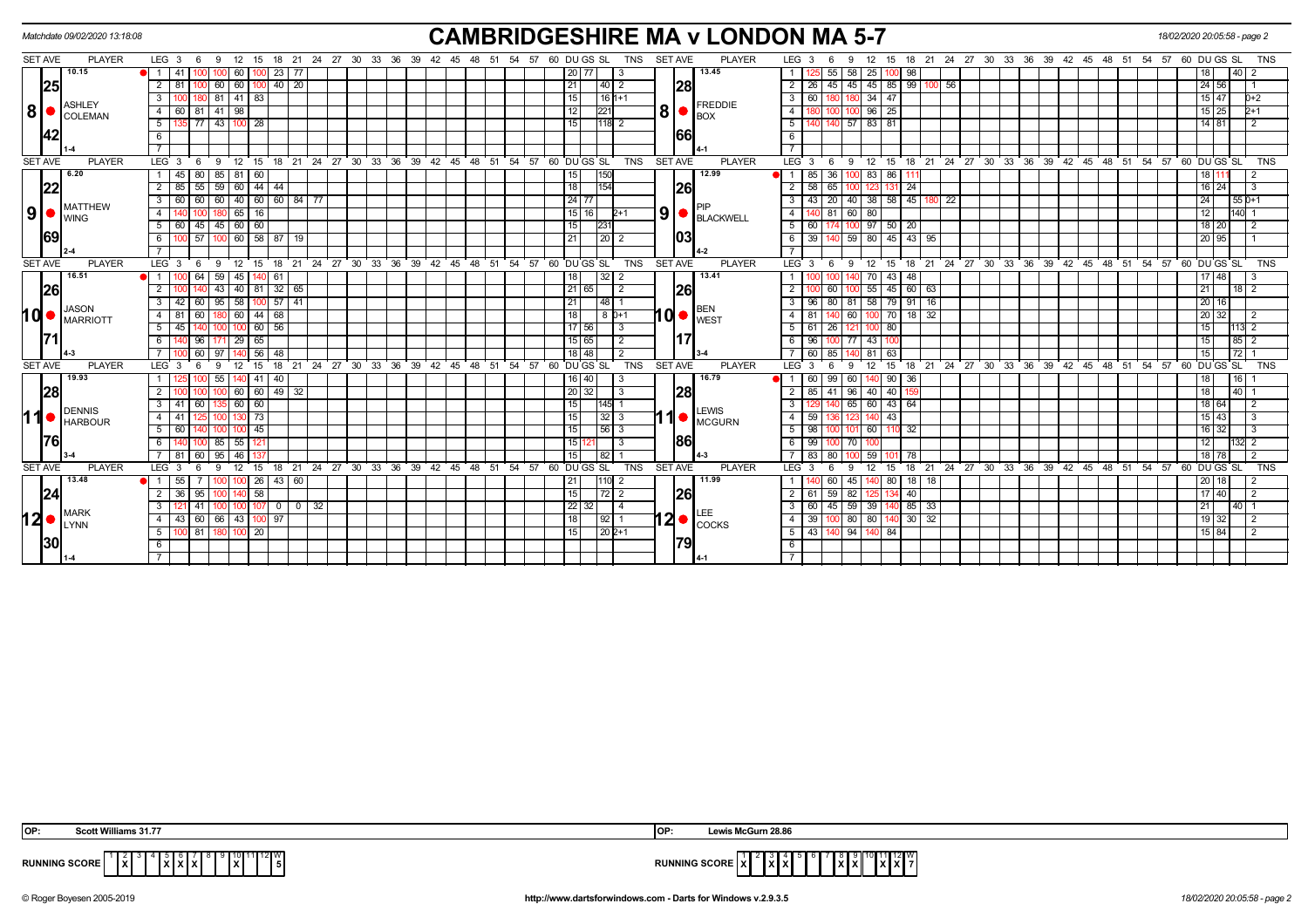| <b>CAMBRIDGESHIRE MA</b> |     |              |      |            |                   |            |             |                 |             |     |             | LONDON MA             |     |      |             |                |       |                  |             |            |      |     |             |
|--------------------------|-----|--------------|------|------------|-------------------|------------|-------------|-----------------|-------------|-----|-------------|-----------------------|-----|------|-------------|----------------|-------|------------------|-------------|------------|------|-----|-------------|
| <b>PLAYER</b>            | W/L | <b>ILWON</b> | LOST | <b>AVE</b> | <b>TAVE</b>       | <b>PTS</b> | <b>DRTS</b> | <b>TON</b>      | <b>TON+</b> | 180 | <b>TONS</b> | <b>IPLAYER</b>        | W/L | LWON | <b>LOST</b> | <b>AVE</b>     | TAVE. | <b>PTS</b>       | <b>DRTS</b> | <b>TON</b> | TON+ | 180 | <b>TONS</b> |
| John Imrie               |     |              |      | 27.24      | 13.94             | 2424       | 89          |                 |             |     | $10 +$      | <b>Tommy Sanwell</b>  | W   |      |             | 27.48          | 12.88 | 2473             | 90          |            |      |     | $10+1$      |
| <b>Scott Williams</b>    |     |              |      | 31.77      | 12.3 <sup>4</sup> | 2351       | 74          |                 |             |     | $8+$        | <b>Will Blackwell</b> |     |      |             | 28.29          | 10.19 | 1980             | 70.         |            |      |     | $7 + 1$     |
| Barry-John Paget         |     |              |      | 25.84      | 12.41             | 3127       |             |                 |             |     | 10          | <b>Matt Crowlev</b>   | W   |      |             | 27.26          | 14.40 | 327 <sup>4</sup> | 120         |            |      |     | $11+1$      |
| <b>Carl Dockerill</b>    |     |              |      | 20.33      | 4.72              | 1708       | 84          |                 |             |     |             | <b>Michael Power</b>  | W   |      |             | 22.77          | 6.25  | 2004             | 88          |            |      |     |             |
| <b>Martyn Moore</b>      |     |              |      | 26.32      | 13.16             | 3264       | 124         |                 |             |     | -9+         | Nick Cocks            |     |      |             | 26.49          | 18.80 | 3258             | 123         |            |      |     | $11+3$      |
| <b>Eddie Martin</b>      |     |              |      | 26.07      | 17.19             | 3441       |             | 10 <sup>1</sup> |             |     | $12+2$      | Graham Rackstraw      |     |      |             | 25.87          | 16.11 | 3260             | 126         |            |      |     | $13+1$      |
| Ian Withers              |     |              |      | 27.06      | 502               | 2868       |             |                 |             |     | $11 +$      | Daniel Dav            |     |      |             | $26.6^{\circ}$ | 13.02 | 2794             | 105         |            |      |     |             |
| Ashley Coleman           |     |              |      | 25.42      |                   | 2110       | 83          |                 |             |     | -8+         | Freddie Box           | W   |      |             | 28.66          | 13.45 | 2465             | 86          |            |      |     | $7 + 3$     |
| <b>Matthew Wing</b>      |     |              |      | 22.69      | 6.20              | 2451       | 108         |                 |             |     | 4+1         | <b>Pip Blackwell</b>  | W   |      |             | 26.03          | 12.99 | 281              | 108         |            |      |     | $9 + 1$     |
| <b>Jason Marriott</b>    |     |              |      | 26.7'      |                   | 3419       | 128         |                 |             |     | $12 +$      | <b>Ben West</b>       |     |      |             | 26.17          | 13.41 | 3219             | 123         |            |      |     | 12          |
| Dennis Harbour           |     |              |      | 28.76      | 19.93             | 3192       | 111         |                 |             |     | 17          | Lewis McGurn          | W   |      |             | 28.86          | 16.79 | 3319             | 115         |            |      |     |             |
| Mark Lynn                |     |              |      | 24.30      | 13.48             | 2211       | 91          | 10              |             |     | $11+1$      | Lee Cocks             | W   |      |             | 26.79          | 1.99  | 2465             |             |            |      |     |             |
| <b>TOTALS</b>            |     | 31           | 40   | 26.03      | 0.00              | 32566      |             | 88              |             |     | $116 + 10$  | <b>TOTALS</b>         | W   |      | $^{\circ}$  | 26.74          | 0.00  | 33319            | 1246        |            | 37   |     | $119+11$    |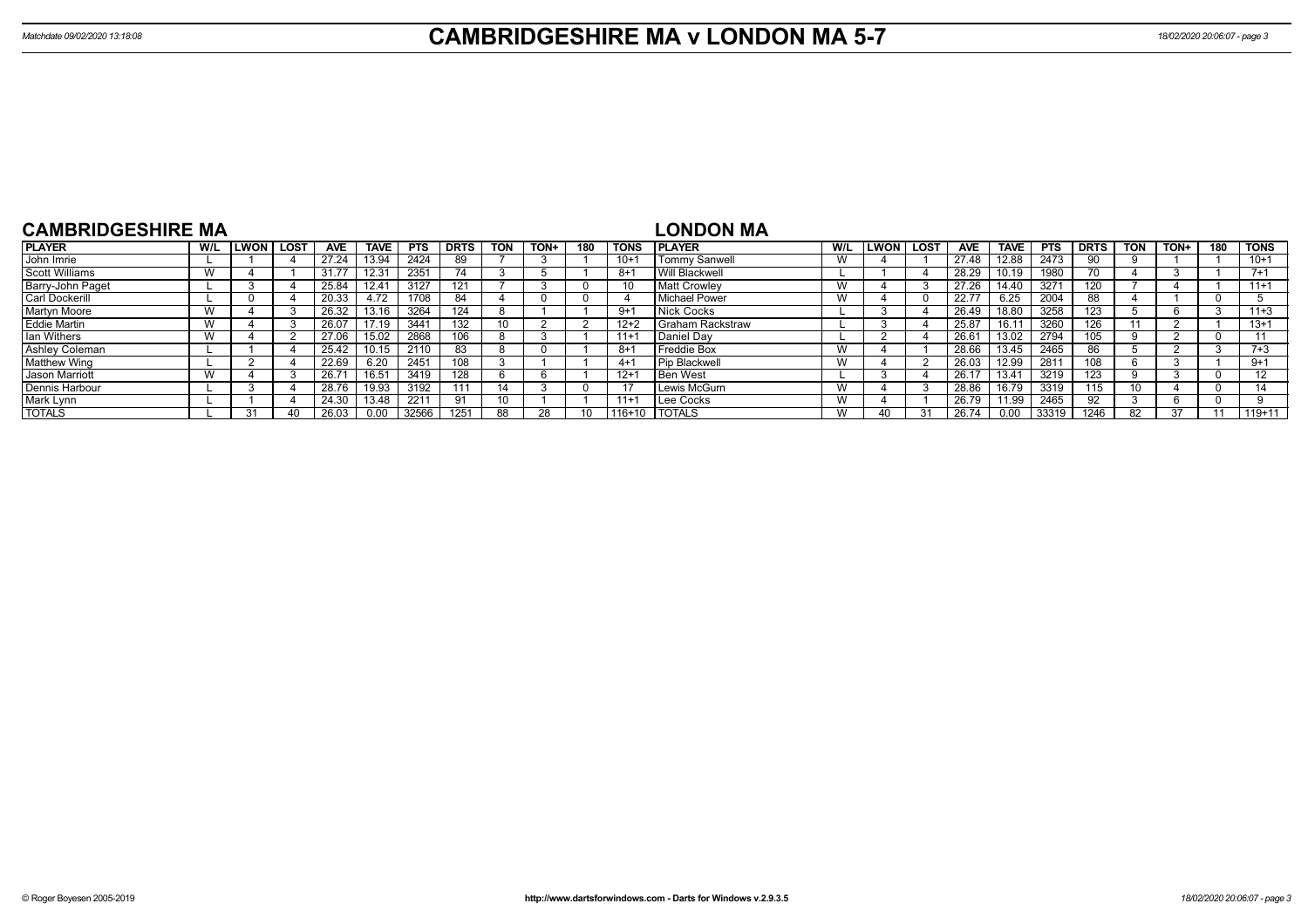|                |                | Matchdate 09/02/2020 10:49:40   |                  |                |              |              |      |             |                         |                      |                 |                             |              |                                                     |                |                         |                                      |          |                   |                |       |                |                |      |              |                 |            |   |                |                                  | <b>CAMBRIDGESHIRE WA v LONDON WA 3-3</b> |                           |              |      |                               |                     |                 |                |                  |    |                                 |                              |                |                                                      |            |                |   |      | 18/02/2020 20:06:16 - page 1 |                  |                             |                 |            |
|----------------|----------------|---------------------------------|------------------|----------------|--------------|--------------|------|-------------|-------------------------|----------------------|-----------------|-----------------------------|--------------|-----------------------------------------------------|----------------|-------------------------|--------------------------------------|----------|-------------------|----------------|-------|----------------|----------------|------|--------------|-----------------|------------|---|----------------|----------------------------------|------------------------------------------|---------------------------|--------------|------|-------------------------------|---------------------|-----------------|----------------|------------------|----|---------------------------------|------------------------------|----------------|------------------------------------------------------|------------|----------------|---|------|------------------------------|------------------|-----------------------------|-----------------|------------|
|                | <b>SET AVE</b> | <b>PLAYER</b>                   | LEG <sub>3</sub> |                | - 6          | - 9          |      |             | 12 15 18 21             |                      |                 |                             |              | 24 27 30 33 36 39                                   |                |                         |                                      | 42 45 48 |                   | 51             |       | 54 57          |                |      |              | 60 DU GS SL     | TNS        |   | <b>SET AVE</b> |                                  | <b>PLAYER</b>                            | LEG <sub>3</sub>          |              |      | 9                             | 12<br>15            | 18              |                |                  |    |                                 |                              |                | 21  24  27  30  33  36  39  42  45  48  51           |            |                |   |      | 54 57 60 DU GS SL            |                  |                             |                 | TNS        |
|                |                | 7.01                            |                  | -41            | 66           | 121          | -41  | 25          | 26                      | 29                   |                 | 34                          |              |                                                     |                |                         |                                      |          |                   |                |       |                |                |      | 27 34        |                 |            |   |                | 5.23                             |                                          |                           |              | 22   | 57                            | $26$ 41             | $\sqrt{24}$     |                | 40 87 68         |    |                                 |                              |                |                                                      |            |                |   |      |                              | 27               |                             | 36              |            |
|                | 119            |                                 | $\overline{2}$   | 22             | $24 \mid 81$ |              |      |             | 22   78   171   63      |                      |                 |                             |              |                                                     |                |                         |                                      |          |                   |                |       |                |                | 21   |              | 40              |            |   | 19             |                                  |                                          | $\overline{2}$            | 60           |      |                               | 55                  | 66              | 20             |                  |    |                                 |                              |                |                                                      |            |                |   |      |                              |                  | 20 20                       |                 |            |
| 1              |                | CAROL<br>BAREHAM                | 3                | $58$   47   41 |              |              |      |             |                         |                      |                 | $27$ 61 58 0 38             |              |                                                     |                |                         |                                      |          |                   |                |       |                |                |      | $25 \mid 38$ |                 |            |   |                | <b>STEPH</b>                     |                                          | 3                         | 41   41      |      | 123                           |                     | $42$ 40 9       |                | 60 60 46         |    |                                 |                              |                |                                                      |            |                |   |      |                              | 27               |                             | 39              |            |
|                |                |                                 | 4                |                |              |              |      |             |                         |                      |                 | 44 45 29 67 79 47 120 50 20 |              |                                                     |                |                         |                                      |          |                   |                |       |                |                |      | 26 20        |                 |            |   | 63             | <b>STUTLEY</b>                   |                                          | $\overline{4}$            |              |      | 42 60 85 81 59 80 84 5        |                     |                 |                |                  |    |                                 |                              |                |                                                      |            |                |   |      |                              |                  | 24                          | 5               |            |
|                | 84             |                                 | 5                |                |              |              |      |             |                         |                      |                 |                             |              |                                                     |                |                         |                                      |          |                   |                |       |                |                |      |              |                 |            |   |                |                                  |                                          | $\overline{5}$            |              |      |                               |                     |                 |                |                  |    |                                 |                              |                |                                                      |            |                |   |      |                              |                  |                             |                 |            |
|                | <b>SET AVE</b> | <b>PLAYER</b>                   | LEG <sub>3</sub> |                | - 6          | - 9          |      | 12 15       |                         |                      |                 |                             |              | 18 21 24 27 30 33 36 39 42 45 48 51 54 57 60 DUGSSL |                |                         |                                      |          |                   |                |       |                |                |      |              |                 | TNS        |   | <b>SET AVE</b> |                                  | <b>PLAYER</b>                            | $LEG \cdot 3 \cdot 6$     |              |      | -9                            | $12 \quad 15$       |                 |                |                  |    |                                 |                              |                | 18 21 24 27 30 33 36 39 42 45 48 51 54 57 60 DUGS SL |            |                |   |      |                              |                  |                             |                 | <b>TNS</b> |
|                |                | 1.00                            |                  |                | 30           | 25           | 26 I |             |                         | $43 \mid 30 \mid 45$ |                 | 44                          |              |                                                     |                |                         |                                      |          |                   |                |       |                |                | 27   |              |                 |            |   |                | 4.48                             |                                          |                           |              |      | 76                            | 45<br>45            |                 |                | 80 33 40         |    |                                 |                              |                |                                                      |            |                |   |      |                              |                  | 26 40                       |                 |            |
|                | 14             |                                 | $\overline{2}$   | 60 81          |              | 100          |      | $55$   39   | 15                      |                      |                 |                             |              |                                                     |                |                         |                                      |          |                   |                |       |                |                | 18   |              | 151             |            |   | 22             |                                  |                                          | $\overline{2}$            | 30           | l 60 |                               | 78                  | 56              | 54             |                  |    |                                 |                              |                |                                                      |            |                |   |      |                              |                  | $21 \overline{54}$          |                 |            |
| ا 2            |                | <b>HELEN</b><br><b>I</b> styles | 3                | $30 \mid 37$   |              | 16           |      |             | 90   45   30   60       |                      |                 |                             |              |                                                     |                |                         |                                      |          |                   |                |       |                |                | 21   |              | 193             |            | 2 |                | <b>LINDSEY</b><br><b>ASHTON</b>  |                                          | 3                         | 60 60        |      | 125                           | 42 60               | $\overline{77}$ | 77             |                  |    |                                 |                              |                |                                                      |            |                |   |      |                              |                  | $21$ 77                     |                 |            |
|                | 95             |                                 | $\overline{4}$   |                |              |              |      |             |                         |                      |                 |                             |              |                                                     |                |                         |                                      |          |                   |                |       |                |                |      |              |                 |            |   | 10             |                                  |                                          | $\overline{4}$            |              |      |                               |                     |                 |                |                  |    |                                 |                              |                |                                                      |            |                |   |      |                              |                  |                             |                 |            |
|                |                |                                 | 5                |                |              |              |      |             |                         |                      |                 |                             |              |                                                     |                |                         |                                      |          |                   |                |       |                |                |      |              |                 |            |   |                |                                  |                                          | 5                         |              |      |                               |                     |                 |                |                  |    |                                 |                              |                |                                                      |            |                |   |      |                              |                  |                             |                 |            |
|                | <b>SET AVE</b> | <b>PLAYER</b>                   | LEG <sub>3</sub> |                | 6            | -9           | 12   | - 15        | 18                      | 21                   | 24              | 27                          | $30^{\circ}$ | 33 <sup>°</sup>                                     | 36             |                         | $39 \quad 42$                        |          | $45 \quad 48$     |                | 51 54 | 57             |                |      | 60 DU GS SL  |                 | TNS        |   | <b>SET AVE</b> |                                  | <b>PLAYER</b>                            | LEG <sup>1</sup>          |              |      | 12<br>-9                      | 15                  | 18              | 21             | 24               | 27 | $30^{\circ}$<br>33 <sup>°</sup> |                              |                | 36 39 42 45                                          |            | $48$ 51        |   |      | 54 57 60 DU GS SL            |                  |                             |                 | <b>TNS</b> |
|                |                | 3.40                            |                  | 62             |              | 35           |      |             |                         | -31                  | 45              | 83                          |              | 26 25                                               | $\overline{0}$ | $\overline{\mathbf{0}}$ | $\begin{array}{c} 1 & 0 \end{array}$ | 11       | $\cdot$ 0 $\cdot$ | $\overline{0}$ |       | $\overline{2}$ | $\overline{0}$ | 2 60 | 2            |                 |            |   |                | 3.58                             |                                          |                           | 39           | -26  | 41                            | 58<br>60            | 60              | 26 I           | 26 <sup>1</sup>  | 65 | 90                              | $\mathbf{0}$<br>$\mathbf{0}$ | 6              | 2                                                    | $^{\circ}$ | 0 <sup>1</sup> | 0 | - 0  | $\mathbf{0}$                 | 60<br>$^{\circ}$ |                             |                 |            |
|                | 14             | <b>NADINE</b>                   |                  |                |              | 41           |      |             | 66   30   41            | 42                   | $\overline{20}$ | 60                          |              |                                                     |                |                         |                                      |          |                   |                |       |                |                | 27   |              | 61              |            |   | 14             |                                  |                                          | $\overline{2}$            | 25           | l 60 | 60                            | 41<br>45            | 60              |                | $52$   40        |    |                                 |                              |                |                                                      |            |                |   |      |                              |                  | $25 \overline{\smash{)}40}$ |                 |            |
| 3              |                | BENTLEY                         | 3                | $55 \mid 27$   |              | 45           |      | 76          | $\overline{28}$         | 31                   | 83              | 36                          |              |                                                     |                |                         |                                      |          |                   |                |       |                |                | 27   |              | 20              |            |   | 3              | <b>TAMMY</b><br><b>MACKENZIE</b> |                                          | $3^{\circ}$               | 60           | 41   | $\overline{22}$               | -81                 | 29              | 88             | 60 0             |    | $\vert$ 20                      |                              |                |                                                      |            |                |   |      |                              |                  | 28 20                       |                 |            |
|                | 1061           |                                 |                  | 26             | 98           | 28           | 41   | 85          | $\sqrt{29}$             |                      |                 |                             |              | 60 42 29 18 45                                      |                |                         |                                      |          |                   |                |       |                |                |      | 33 45        |                 |            |   | 35             |                                  |                                          | 4                         | 60           | l 41 | 60                            | 41   41             | 28              | 41             | 85   26   28     |    |                                 |                              |                |                                                      |            |                |   |      |                              | 30 <sup>°</sup>  |                             | $\overline{50}$ |            |
|                |                |                                 | 5                |                |              |              |      |             | 92 95 15 21 85 76       |                      | l 70 l          | 8                           |              |                                                     |                |                         |                                      |          |                   |                |       |                |                | 27   |              | $\overline{32}$ |            |   |                | $3-2$                            |                                          | 5                         | 66   22      |      | 98                            | 140 99              | 44              |                | 16   0   0   16  |    |                                 |                              |                |                                                      |            |                |   |      |                              |                  | $28 \overline{16}$          |                 |            |
|                | <b>SET AVE</b> | <b>PLAYER</b>                   | LEG <sub>3</sub> |                |              |              |      | 15          | 18                      | 21                   | 24              |                             |              | 27 30 33 36 39 42 45 48 51 54 57                    |                |                         |                                      |          |                   |                |       |                |                |      | 60 DUGS SL   |                 | TNS        |   | SET AVE        |                                  | <b>PLAYER</b>                            | $LEG^{\prime}$ 3          |              |      |                               | 12<br>15            | 18              | 21             | 24               | 27 |                                 |                              |                | 30 33 36 39 42 45 48 51 54 57 60 DUGS SL             |            |                |   |      |                              |                  |                             |                 | <b>TNS</b> |
|                | 117            | 5.90                            |                  | 39 70          |              |              |      | 23          | 54                      | 50                   |                 |                             |              |                                                     |                |                         |                                      |          |                   |                |       |                |                |      | 20 50        |                 |            |   |                | 2.00                             |                                          |                           |              | 45   | 60                            | $11$ 64             | 85              |                |                  |    |                                 |                              |                |                                                      |            |                |   |      |                              |                  | 18                          | 136             |            |
|                |                | <b>KAREN</b>                    |                  | 41             |              | 60           |      |             | 58   60   59            |                      |                 | 57 40 54 20                 |              |                                                     |                |                         |                                      |          |                   |                |       |                |                |      | 28 20        |                 |            |   |                | $16$ $_{\rm SHAZ}$               |                                          | 2 <sup>1</sup>            | 41           | 13   | 21                            |                     | 85 81 24        |                | 44   83   0   41 |    |                                 |                              |                |                                                      |            |                |   |      |                              | 30 <sup>°</sup>  |                             | 68              |            |
| 4              |                | <b>STANHOPE</b>                 | 3                | 41             | 98           | 45           | 41   |             | 60 85 82                |                      |                 |                             |              |                                                     |                |                         |                                      |          |                   |                |       |                |                | 24   |              | 140             |            |   |                | DEBOO                            |                                          | 3 <sup>1</sup>            |              | 45   |                               | 63<br>60            | 70              | $42 \mid 80$   |                  |    |                                 |                              |                |                                                      |            |                |   |      |                              |                  | 23 80                       |                 |            |
|                | 96             |                                 | $\overline{4}$   |                | 24           | 85           | 22   | 40          | 41                      | 60                   | 40              | 30 <sup>1</sup>             |              | 190                                                 | 36             |                         |                                      |          |                   |                |       |                |                | 36   |              |                 |            |   | 164            | COSTELLO                         |                                          | $\overline{4}$            | 55           | 43   | 43                            | 28<br>60            | 45              |                | 59 81 69         |    | $\circ$ 1                       | 10<br>$\overline{4}$         | $\overline{4}$ |                                                      |            |                |   |      |                              |                  | $37 \mid 4$                 |                 |            |
|                |                |                                 | 5                | 60             |              |              | 45   | 49          | 97                      |                      |                 | $\overline{0}$              | -8           |                                                     |                |                         |                                      |          |                   |                |       |                |                |      | 29<br>8      |                 |            |   |                |                                  |                                          | 5 <sup>5</sup>            | 58           | 45   | 60                            | 40                  | 60              | 54             | 64               | 25 |                                 |                              |                |                                                      |            |                |   |      |                              | 27               |                             | 55              |            |
|                | <b>SET AVE</b> | <b>PLAYER</b>                   | <b>LEG</b>       |                |              |              |      |             |                         |                      | 24              | 27                          | 30           | 33                                                  | 36             | 39                      | 42                                   | 45       | 48                | 51             | 54    | 57             |                |      | 60 DU GS SL  |                 | <b>TNS</b> |   | <b>SET AVE</b> |                                  | <b>PLAYER</b>                            | LEG <sup>1</sup>          |              |      |                               |                     |                 |                | 24               | 27 | 30<br>33                        | 36                           |                | 39 42                                                | 45         | $48$ 51        |   | 54   | 57                           | 60 DU GS SL      |                             |                 | <b>TNS</b> |
|                | 117            | 5.58                            |                  |                |              |              |      | 59          |                         |                      |                 | 43 28 62                    |              |                                                     |                |                         |                                      |          |                   |                |       |                |                | 27   |              | 16              |            |   | 20             | 5.65                             |                                          |                           | 26           |      | 40                            | 22 80               | -41             |                | 60 54 58 20      |    |                                 |                              |                |                                                      |            |                |   |      |                              |                  | 30 20                       |                 |            |
|                |                | <b>REBECCA</b>                  | 2                | 43 41          |              | 24           |      |             | $40$   $40$   $45$      |                      |                 |                             |              |                                                     |                |                         |                                      |          |                   |                |       |                |                |      | 18           | 1268            |            |   |                | <b>JOANNE</b>                    |                                          | 2 <sup>1</sup>            | 81           | 45   | 140                           |                     | 55 100 80       |                |                  |    |                                 |                              |                |                                                      |            |                |   |      |                              |                  | 18 80                       |                 |            |
| 5 <sup>1</sup> |                | <b>BROUSE</b>                   | 3                | 45 27 41       |              |              |      |             | 45   97   86   20       |                      |                 |                             |              |                                                     |                |                         |                                      |          |                   |                |       |                |                |      | 24 20        |                 |            |   | 5              | <b>DEAMER</b>                    |                                          | 3 <sup>1</sup>            | 60 45        |      | 60                            |                     | 100 17 40       | 60 77          |                  |    |                                 |                              |                |                                                      |            |                |   |      |                              | 24               |                             | 42 <sub>1</sub> |            |
|                | 83             |                                 | $\overline{4}$   | 43 60          |              | 100          | 47   | $\sqrt{23}$ |                         | $100$ 74 16          |                 | 30                          |              |                                                     |                |                         |                                      |          |                   |                |       |                |                | 27   |              | 8   2           |            |   | 102            |                                  |                                          | 4 <sup>1</sup>            | $45 \mid 60$ |      | $\overline{55}$               | 60 30               | 125             | 64             | $22 \mid 40$     |    |                                 |                              |                |                                                      |            |                |   |      |                              |                  | 26 40                       |                 |            |
|                |                |                                 | 5                |                |              |              |      |             |                         |                      |                 |                             |              |                                                     |                |                         |                                      |          |                   |                |       |                |                |      |              |                 |            |   |                |                                  |                                          | 5                         |              |      |                               |                     |                 |                |                  |    |                                 |                              |                |                                                      |            |                |   |      |                              |                  |                             |                 |            |
|                | <b>SET AVE</b> | <b>PLAYER</b>                   | LEG <sub>3</sub> |                | - 6          | - 9          | 12   | - 15        | 18                      | $^{\circ}$ 21        |                 |                             |              | $24$ 27 30 33 36 39 42 45 48                        |                |                         |                                      |          |                   | 51             |       | 54 57          |                |      | 60 DU GS SL  |                 | <b>TNS</b> |   | <b>SET AVE</b> |                                  | <b>PLAYER</b>                            | $LEG^{\prime}$ 3          |              | - 6  | 9                             | 12<br>$^{\circ}$ 15 | 18              | 21             | $^{\circ}$ 24    |    |                                 |                              |                | 27 30 33 36 39 42 45 48 51                           |            |                |   | ີ 54 | 57                           | 60 DU GS SL      |                             |                 | <b>TNS</b> |
|                | 18             | 1.25                            |                  | 30             |              | $42 \mid 60$ |      |             | 44 45 96                |                      | 45              | 14                          |              |                                                     |                |                         |                                      |          |                   |                |       |                |                |      | 27<br>14     |                 |            |   |                | 1.00                             |                                          |                           | 81           | 60   | 45                            | 60 55               | 24              | 60 96          |                  |    |                                 |                              |                |                                                      |            |                |   |      |                              | 24               |                             | 20              |            |
|                |                | CASEY                           | $\overline{2}$   |                |              |              |      |             | 60 76 40 80 95 36 32 82 |                      |                 |                             |              |                                                     |                |                         |                                      |          |                   |                |       |                |                |      | 23 82        |                 |            |   |                | <b>NIKKI</b>                     |                                          | $\overline{2}$            |              |      | $41$ 60 66 60 100 60          |                     |                 | $\boxed{0}$ 58 |                  |    |                                 |                              |                |                                                      |            |                |   |      |                              | 24               |                             | $\overline{56}$ |            |
| 6              |                | Ihill                           | 3                |                |              |              |      |             |                         |                      |                 |                             |              | 36 26 42 45 41 30 52 99 36 46 48                    |                |                         |                                      |          |                   |                |       |                |                |      | 33   48      |                 |            |   | $6 \mid$       | <b>PATTEN</b>                    |                                          | $\overline{\phantom{a}3}$ |              |      | 26 85 44 41 45 60 28 40 24 36 |                     |                 |                |                  |    |                                 |                              |                |                                                      |            |                |   |      |                              |                  | 30 <sup>1</sup>             | 72              |            |
|                |                |                                 | $\overline{4}$   |                |              |              |      |             |                         |                      |                 |                             |              |                                                     |                |                         |                                      |          |                   |                |       |                |                |      |              |                 |            |   | 137            |                                  |                                          | $\overline{4}$            |              |      |                               |                     |                 |                |                  |    |                                 |                              |                |                                                      |            |                |   |      |                              |                  |                             |                 |            |
|                |                |                                 | 5                |                |              |              |      |             |                         |                      |                 |                             |              |                                                     |                |                         |                                      |          |                   |                |       |                |                |      |              |                 |            |   |                |                                  |                                          | 5 <sup>1</sup>            |              |      |                               |                     |                 |                |                  |    |                                 |                              |                |                                                      |            |                |   |      |                              |                  |                             |                 |            |

 3 4 **X** 6 **X** W



**RUNNING SCORE**  $\overline{X}$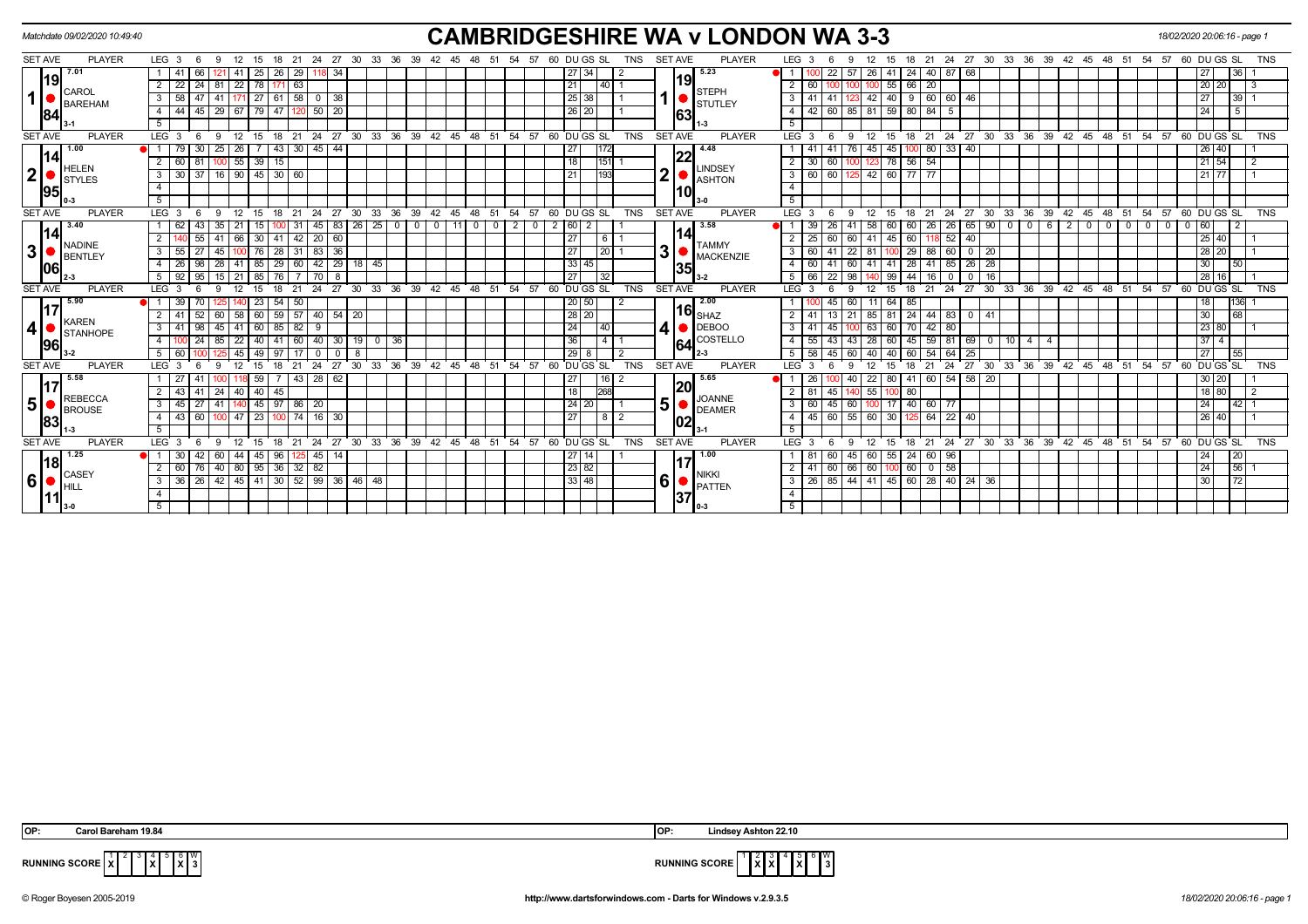| <b>CAMBRIDGESHIRE WA</b> |     |             |      |            |             |            |             |            |      |     |             | <b>LONDON WA</b>     |     |      |             |            |             |            |             |            |      |     |             |
|--------------------------|-----|-------------|------|------------|-------------|------------|-------------|------------|------|-----|-------------|----------------------|-----|------|-------------|------------|-------------|------------|-------------|------------|------|-----|-------------|
| <b>PLAYER</b>            | W/L | <b>LWON</b> | LOST | <b>AVE</b> | <b>TAVE</b> | <b>PTS</b> | <b>DRTS</b> | <b>TON</b> | TON+ | 180 | <b>TONS</b> | <b>IPLAYER</b>       | W/L | LWON | <b>LOST</b> | <b>AVE</b> | <b>TAVE</b> | <b>PTS</b> | <b>DRTS</b> | <b>TON</b> | TON+ | 180 | <b>TONS</b> |
| Carol Bareham            |     |             |      | 9.84ء      | 7.01        | 1964       | oο          |            |      |     |             | <b>Steph Stutlev</b> |     |      |             | 19.63      | 5.23        | 1924       |             |            |      |     |             |
| Helen Styles             |     |             |      | 14.95      |             | 987        | 66          |            |      |     |             | Lindsey Ashton       |     |      |             | 22.10      | 4.48        | 1503       |             |            |      |     |             |
| <b>Nadine Bentley</b>    |     |             |      |            | 3.40        | 2447       |             |            |      |     |             | Tammy Mackenzie      |     |      |             | 14.35      | 3.58        | 2453       |             |            |      |     |             |
| Karen Stanhope           |     |             |      | .7.9F      | 5.9ſ        | 2461       | 137         |            |      |     |             | Shaz Deboo Costello  |     |      |             | 16.64      | 2.00        | 2246       | 135         |            |      |     |             |
| Rebecca Brouse           |     |             |      | . 7.83     |             | ے171∡      |             |            |      |     |             | Joanne Deamer        |     |      |             | 20.02      | 5.65        | 1962       |             |            |      |     |             |
| Casey Hill               |     |             |      | 18.11      |             | 1503       |             |            |      |     |             | l Nikki Patten       |     |      |             | 17.3       | .00         | 1355       |             |            |      |     |             |
| <b>TOTALS</b>            |     |             |      | ۵          | 0.00        | 11074      | 655         |            |      |     |             | <b>TOTALS</b>        |     |      |             |            | 0.00        | 1144:      | 648         |            |      |     |             |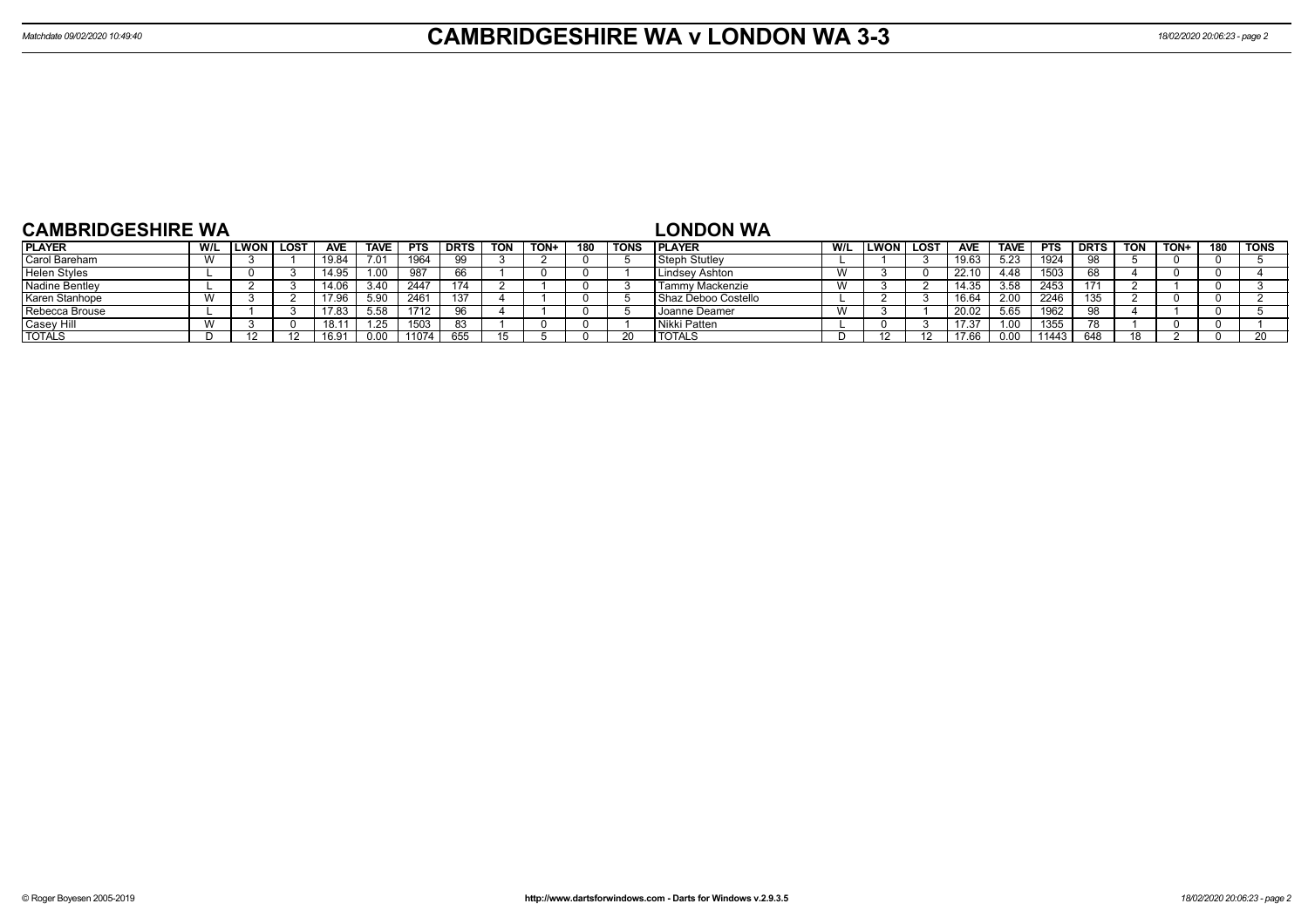|                 | Matchdate 08/02/2020 13:09:00                   |                                                                                              | <b>CAMBRIDGESHIRE MB v LONDON MB 7-5</b>                                                              |                                                                                                                                       | 18/02/2020 20:06:38 - page |
|-----------------|-------------------------------------------------|----------------------------------------------------------------------------------------------|-------------------------------------------------------------------------------------------------------|---------------------------------------------------------------------------------------------------------------------------------------|----------------------------|
| <b>SET AVE</b>  | <b>PLAYER</b>                                   | LEG 3 6 9 12 15 18 21 24 27 30 33 36 39 42 45 48 51 54 57 60 DUGS SL                         | TNS SET AVE<br><b>PLAYER</b>                                                                          | LEG $3 \quad 6$<br>9 12 15 18 21 24 27 30 33 36 39 42 45 48 51 54 57 60 DUGS SL                                                       | TNS                        |
|                 | 11.10                                           | $\mathbf{1}$<br>76<br>95<br>80   54  <br>56                                                  | 16.68<br>18 56 <br>$\vert$ 1                                                                          | 122 99<br>59   45   60<br>98                                                                                                          |                            |
|                 | 23                                              | $\overline{2}$<br>36 87 81<br>  81   92   42   42   20   20                                  | 25 20 <br> 24                                                                                         | 55   45   45   132   82   42   60   25<br>2                                                                                           | 24<br>15 I                 |
|                 | ASHLEY                                          | $\overline{3}$<br>60 95 92 114 20                                                            | 18<br>  20   2<br><b>DANNY</b>                                                                        | $\overline{\cdot \cdot \cdot}$<br> 98 <br>100 57<br>$100$ 55 66<br>25                                                                 | 20 25<br>-2                |
| $1$   $\bullet$ | <b>ALLEN</b>                                    | $\overline{4}$<br>30   100   50   89   52   12   8<br>60 l                                   | 1   FAULKNER<br>25 8 1<br>-2                                                                          | 140 44 45 40 46<br>$\overline{4}$<br>- 17 I<br>1321 20                                                                                | 24<br>17 I                 |
|                 |                                                 | $5 \mid 32 \mid 121 \mid 85 \mid 40 \mid 97$                                                 | 15<br>126                                                                                             | $\overline{5}$<br>97   100   140   60   68   36                                                                                       | 17 36                      |
|                 | 111                                             | $6$ 82 40 100<br>$26$ 43 40                                                                  | 87<br>18                                                                                              | 6<br>$100$ 80<br>$50 \mid 40$                                                                                                         | 17140                      |
|                 |                                                 | $\overline{7}$<br>$60$   0<br>81<br>100                                                      | 18<br>25                                                                                              | $\overline{7}$<br>60 30<br>$\overline{\circ}$<br>140<br> 40                                                                           | 19 40                      |
| SET AVE         | <b>PLAYER</b>                                   | LEG <sub>3</sub><br>່ 9<br>$12 \quad 15$<br>6                                                | 18 21 24 27 30 33 36 39 42 45 48 51 54 57 60 DUGS SL<br>TNS<br><b>SET AVE</b><br><b>PLAYER</b>        | LEG 3<br>9<br>12 15 18 21 24 27 30 33 36 39 42 45 48 51 54 57 60 DUGS SL<br>6                                                         | <b>TNS</b>                 |
|                 | 6.50                                            | 41 60 60 41 59 60 100 40 20 15 5<br>$\overline{1}$                                           | 5.06<br>$32 \mid 5$                                                                                   | 40   80   43   66   45   24   100   43   50   0  <br>$\overline{1}$                                                                   | 30<br>10                   |
|                 | <b>20</b>                                       | $\overline{2}$<br>$30$ 60<br>85<br>16<br>100<br>11(<br>100                                   | 20 16<br>17<br>3                                                                                      | $143$ 40 11 77<br>$\overline{2}$<br>42 41 125                                                                                         | 122<br>21                  |
|                 | MICHAEL                                         | 3 60 60 81 85 59 140<br> 16                                                                  | $19$ 16<br><b>JAMIE</b>                                                                               | 58 101<br>39 47 36<br>3                                                                                                               | 18<br>$401+1$              |
| 2 •             | <b>BODLE</b>                                    | $\overline{4}$<br>81 100 80 60 40 60<br>$0 \mid 40 \mid 40$                                  | $\mathbf{2}$<br>27 40 <br>IO.<br><b>GREEN</b>                                                         | 45   42   40   41   84   26   26   48   27<br>$\overline{4}$                                                                          |                            |
|                 |                                                 | 5                                                                                            | 181                                                                                                   | $5\overline{)}$                                                                                                                       |                            |
|                 | 145                                             | 6<br>$7^{\circ}$                                                                             |                                                                                                       | 6                                                                                                                                     |                            |
| SET AVE         | <b>PLAYER</b>                                   | LEG <sub>3</sub><br>$12 \quad 15$<br>18 21 24 27 30 33<br>36 39 42<br>9                      | $45 \quad 48 \quad 51$<br>54 57 60 DU GS SL<br><b>TNS</b><br><b>SET AVE</b><br><b>PLAYER</b>          | $\overline{7}$<br>39 42 45 48 51 54 57 60 DUGS SL<br><b>LEG</b><br>$12 \quad 15$<br>18 21 24 27<br>30 33 36<br>$\mathbf{3}$<br>6<br>9 | <b>TNS</b>                 |
|                 | 13.62                                           | 6<br>100 47 96 18 10<br>$1 \quad 41 \quad 60$<br>121                                         | 9.00<br>24<br>$8$   2                                                                                 | $1$   41   45   57   100   35   62   99   22   40                                                                                     | $25 \mid 40$               |
|                 | 22                                              | $\overline{2}$<br>66   38   24   100<br>16   12                                              | 23<br>24<br>  4   3                                                                                   | $92$ 58 78 45 141 6 40<br>2<br>l 41 l                                                                                                 | 22 40                      |
|                 |                                                 | $\overline{3}$<br>180 41 45 24 13 100<br>$74$ 21                                             | 24<br>$3 \mid 1+1$                                                                                    | 100 60 81 81 59 45 30 5 40<br>$\overline{\mathbf{3}}$                                                                                 | 25 40                      |
| 3               | <b>RICHARD</b><br>$\bullet$                     | $\overline{4}$<br>43 140<br>140<br>$140$ 24<br>14                                            | <b>DANNY</b><br>3 <sup>1</sup><br>$16$ 14<br>3                                                        | $\overline{4}$<br>38 60<br>41                                                                                                         | 15<br>82                   |
|                 | <b>GERMAN</b>                                   | $\overline{5}$<br>45 100 47 29 81                                                            | $\bigcap_{\mathsf{BROWN}}$<br>15<br>199 1                                                             | 5<br>60 39 140<br>98 139<br>25                                                                                                        | $18$ 25                    |
|                 | 24                                              | $6\overline{6}$                                                                              | 108                                                                                                   | 6                                                                                                                                     |                            |
|                 |                                                 | $\overline{7}$                                                                               |                                                                                                       | $\overline{7}$                                                                                                                        |                            |
| <b>SET AVE</b>  | <b>PLAYER</b>                                   | LEG <sub>3</sub><br>12 15 18 21 24 27 30 33 36 39 42 45 48 51 54 57 60 DUGS SL<br>6<br>9     | <b>TNS</b><br><b>SET AVE</b><br><b>PLAYER</b>                                                         | $LEG1$ 3<br>12 15<br>18 21 24 27 30 33 36 39 42 45 48 51 54 57 60 DUGS SL<br>6<br>9                                                   | <b>TNS</b>                 |
|                 | 10.61                                           | 60<br>$\overline{95}$   76  <br>$\mathbf{1}$<br>78<br>12                                     | 13.85<br>l 40                                                                                         | 84 44 84<br>$\mathbf{1}$<br>53<br>36                                                                                                  |                            |
|                 | 24                                              | $\overline{2}$<br>27 43 60 90 63<br>79                                                       | 25<br>21   79                                                                                         | $\overline{2}$<br>49 31 140 46 50 60 85                                                                                               | 21<br>40 <sub>l</sub>      |
|                 |                                                 | 58 125 57<br>$\overline{3}$<br>$55$ 82<br>60                                                 | 18<br>64                                                                                              | $\overline{\mathbf{3}}$<br>$55$ 58 96<br>$\overline{24}$                                                                              | 17 <sup>1</sup><br>24      |
| 4               | <b>MATTHIAS</b><br>$\bullet$<br><b>DIETRICH</b> | $\overline{4}$<br>83 41<br>140<br>$145$   44   100                                           | <b>JOHN</b><br>18<br>4 ● <br>48<br>$\overline{2}$<br><b>HIND</b>                                      | $\overline{4}$<br>60 137<br>64 13 38<br>49                                                                                            | $20 \overline{49}$         |
|                 |                                                 | $5$ 61 81 46 41 44 96                                                                        | $\overline{18}$                                                                                       | $\overline{5}$<br>$60$   96   100<br>140 73<br>$\overline{32}$                                                                        | $17 \mid 32$               |
|                 | 34                                              | 6 32 59 100<br>180 90 40                                                                     | 21<br>18   40                                                                                         | 6<br>58 44 81 60 24 64                                                                                                                | 18                         |
|                 |                                                 | $\overline{7}$<br>59 60 44 99 137<br>94<br>6                                                 | $\overline{2}$<br>21                                                                                  | $\overline{7}$<br>140 58 60 22 75<br>- 6                                                                                              | $19$ 6                     |
| <b>SET AVE</b>  | <b>PLAYER</b>                                   | ່ 18<br>LEG <sub>3</sub><br>6<br>9<br>$12 \quad 15$                                          | 21 24 27 30 33 36 39 42 45 48 51 54 57 60 DUGS SL<br><b>PLAYER</b><br><b>TNS</b><br><b>SET AVE</b>    | 21 24 27 30 33 36 39 42 45 48 51 54 57 60 DUGS<br>LEG <sub>3</sub><br>6<br>9<br>$12 \quad 15$<br>18                                   | <b>TNS</b><br>SL           |
|                 | 9.45                                            | 1 85 60 42 41 60 60                                                                          | 14.05<br>153<br>18 <sup>1</sup>                                                                       | 0 41 100 40 45 83 12<br>$\mathbf{1}$                                                                                                  | 20 12                      |
|                 | 21                                              | $\overline{2}$<br>58<br>$100$ 59 80<br>60<br>60<br>$0 \mid 44 \mid 40$                       | 26 40                                                                                                 | 56 45 65<br>40<br>2<br>60<br>45<br>$\mathbf 0$                                                                                        | 24<br>$10D+1$              |
|                 | <b>DUGGIE</b>                                   | $\overline{3}$<br>55<br>44   41   62   98   16<br>45                                         | 24<br> 40  1<br><b>MATT</b>                                                                           | $\overline{\mathbf{3}}$<br>65 60 47 23 35 5<br>41  <br>100                                                                            | 27 I                       |
| $5\phantom{1}$  | $\bullet$<br><b>MCINERNEY</b>                   | $\overline{4}$<br>$0 \ 41 \ 100$<br> 75 125 60                                               | 5  <sub>•</sub><br>18 60 <br>-3<br><b>WINZAR</b>                                                      | 140 45 140 81 64<br>$\overline{4}$                                                                                                    |                            |
|                 |                                                 | 5 <sup>1</sup><br>60   41   140   40   20<br>-20<br>6<br>60 41<br>$85 \mid 45 \mid 42$<br>92 | 21   20<br>24 36                                                                                      | 5<br>58 96 100<br>$100$ 60   21<br>6<br>40<br>81<br>49                                                                                | 10 I                       |
|                 | 147                                             |                                                                                              |                                                                                                       | $26 \mid 55$                                                                                                                          |                            |
| <b>SET AVE</b>  | <b>PLAYER</b>                                   | LEG <sub>3</sub><br>$12 \quad 15$<br>6<br>9                                                  | 18 21 24 27 30 33 36 39 42 45 48 51 54 57 60 DUGS SL<br><b>TNS</b><br><b>SET AVE</b><br><b>PLAYER</b> | LEG 3<br>12 15<br>18 21 24 27 30 33 36 39 42 45 48 51 54 57 60 DUGS SL<br>6<br>-9                                                     | <b>TNS</b>                 |
|                 | 11.16                                           | 100 45 85 60 27 17 32<br>$\overline{1}$                                                      | 10.14<br>$22$ 32<br>l 2                                                                               | $96$   84   38   177   36   62   6  <br>$\overline{1}$                                                                                | 21<br>$12D+1$              |
|                 | 22                                              | 2   45   95   96   45   17   43   83   37   8                                                | 27<br> 21 <br>32                                                                                      | 60 45 60 30 96 62 27 41 70 10<br>$\overline{2}$                                                                                       | 28 10                      |
|                 |                                                 | 3   60   60   100   60   60   60                                                             | 18<br>l101l                                                                                           | $\overline{\mathbf{3}}$<br>50   65   100<br>86<br>100 100                                                                             | 18 86                      |
| $6\phantom{1}6$ | <b>JOHN</b><br>$\bullet$                        | $\overline{4}$<br>60<br>60<br>82 69 37<br>$32 \mid 40$                                       | <b>MATT</b><br>6<br>$22$   40                                                                         | $\overline{4}$<br>$11$   85<br>43 60 60<br>-60 I<br>100 42                                                                            |                            |
|                 | <b>GOWLER</b>                                   | 5<br>43 100 96<br>41 45 100<br>$51$ 15                                                       | $\bigcup_{EDES}$<br>24<br>10   2                                                                      | $5\overline{)}$<br>45 60 119 41 60<br>$31 \mid 45$<br>100                                                                             | 23 45                      |
|                 | 28                                              | 45<br>6<br>60<br>43<br>99 l<br>98<br>56<br>100                                               | 160<br>21 56                                                                                          | 6<br>60<br>76 60<br>40<br>52<br>35 I                                                                                                  |                            |
|                 |                                                 | $\overline{7}$<br>93<br>16                                                                   | 17<br>32                                                                                              | 44<br>$\overline{7}$<br>99<br>67                                                                                                      | 15                         |
| <b>SET AVE</b>  | <b>PLAYER</b>                                   | $LEG_3$<br>12 15 18 21 24 27 30 33 36 39 42 45 48 51 54 57 60 DUGS SL<br>6<br>- 9            | <b>PLAYER</b><br>TNS<br><b>SET AVE</b>                                                                | LEG 3<br>12 15 18 21 24 27 30 33 36 39 42 45 48 51 54 57 60 DUGS SL<br>9<br>6                                                         | <b>TNS</b>                 |
|                 | 5.98                                            | 1   41<br>60<br>60<br>97   45<br>58                                                          | 11.83<br>21   58                                                                                      | $\overline{1}$<br>37<br>41 60<br>65<br>45                                                                                             |                            |
|                 | <b>20</b>                                       | $\overline{2}$<br>41 83<br>60 42 26 60<br>$43 \mid 27$                                       | 24                                                                                                    | 60 94 27 16 4<br>$\overline{2}$<br>60                                                                                                 | $22 \mid$                  |
|                 | <b>CRAIG</b>                                    | $\overline{3}$<br>85<br>97<br>21 I<br>79<br>100                                              | 18 <sup>1</sup><br>  19   2<br><b>MATHEW</b>                                                          | $\overline{\mathbf{3}}$<br>95<br>$-48$<br>40 l<br>$^{\circ}$<br>40                                                                    | 19 40                      |
| 7               | $\bullet$<br>SAYER                              | $99$ 79 85 28 28 38 20 20<br>$\overline{4}$<br>$41 \ 63$                                     | 7   ●<br>$30 20$<br><b>WOOD</b>                                                                       | $41 \mid 44 \mid 41 \mid 60 \mid 60 \mid 81 \mid 62 \mid 0$<br>$\overline{4}$                                                         | 27                         |
|                 |                                                 | $\overline{5}$<br>41   137   58   26   41   58                                               | 18<br>140 1                                                                                           | $\overline{5}$<br>40 95 100 45 41<br>40<br>140                                                                                        | 20 40<br>2                 |
|                 | <b>65</b>                                       | 25 97 121 85 97 68<br>6<br>6                                                                 | 65<br>21<br>$\sqrt{2}$                                                                                | 6<br>100 125 45 80 41 58<br>52                                                                                                        | $20$ 52                    |
|                 |                                                 |                                                                                              |                                                                                                       | $\overline{7}$                                                                                                                        |                            |

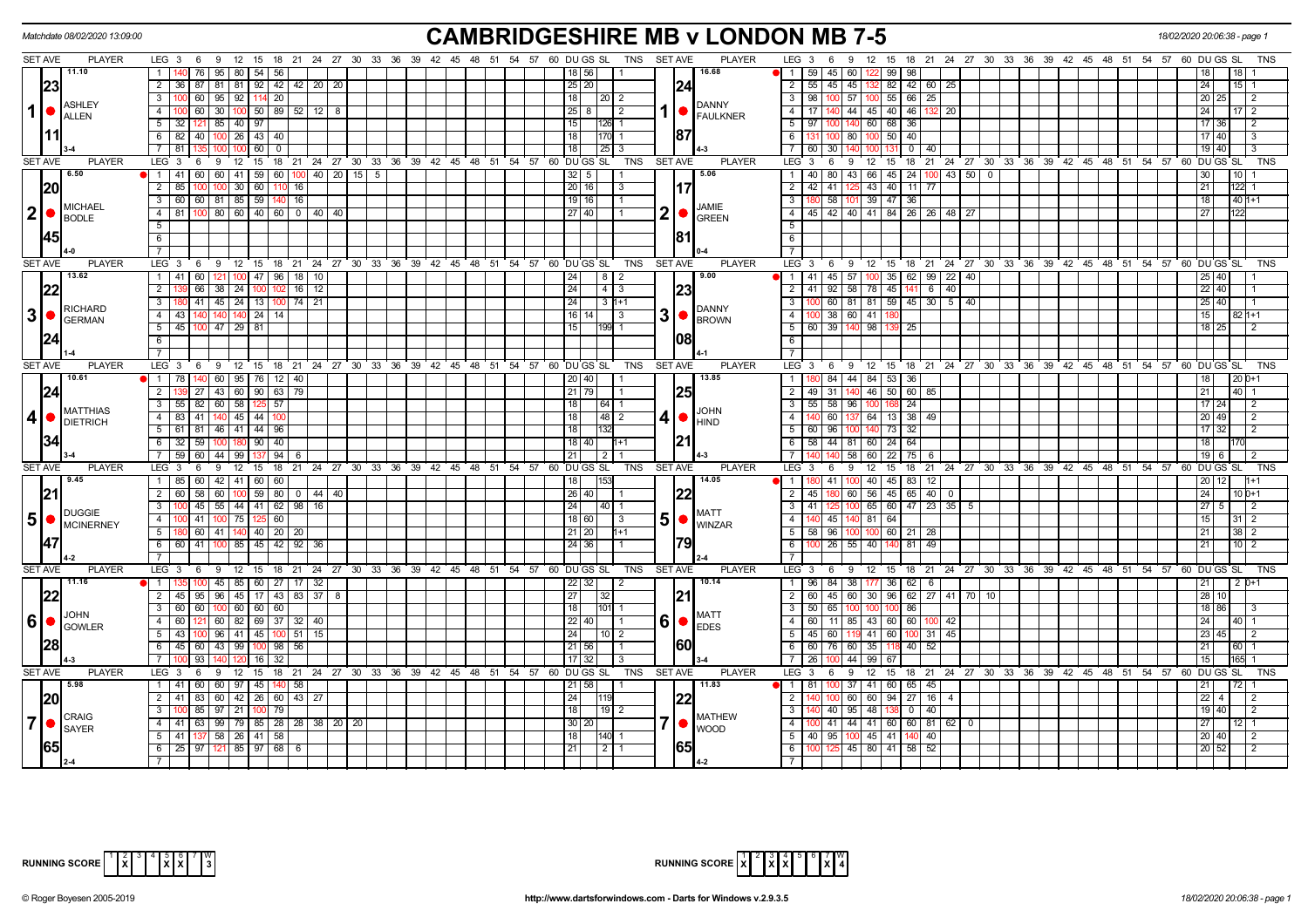|                                      | Matchdate 08/02/2020 13:09:00 |                                                                                                     | <b>CAMBRIDGESHIRE MB v LONDON MB 7-5</b>                                                              | 18/02/2020 20:06:50 - page 2                                                                                                  |
|--------------------------------------|-------------------------------|-----------------------------------------------------------------------------------------------------|-------------------------------------------------------------------------------------------------------|-------------------------------------------------------------------------------------------------------------------------------|
| <b>SET AVE</b>                       | <b>PLAYER</b>                 | 24 27 30 33 36 39 42 45 48 51<br>$LEG_36$<br>18 21<br>12<br>15<br>- 9                               | 54 57 60 DU GS SL<br>TNS<br><b>SET AVE</b><br><b>PLAYER</b>                                           | LEG <sub>3</sub><br>18 21 24 27 30 33 36 39 42 45 48 51 54<br>57 60 DU GS SL<br><b>TNS</b><br>- 15                            |
|                                      | 12.07                         | 59<br>81<br>$45 \mid 41$<br>$\blacksquare$<br>45<br>98<br>33                                        | 13.81<br>  21                                                                                         | 58<br>16<br>40                                                                                                                |
| 24                                   |                               | 99<br>94<br>$\overline{4}$<br>2<br>84                                                               | 23 <br> 21 4                                                                                          | 28<br>58<br>57<br>$\overline{2}$<br>22<br>$\overline{2}$<br>76 I                                                              |
|                                      | GARY                          | $141$ 68 48 23 40<br>45<br>3<br>60<br>36                                                            | 25 40 <br><b>JOHN</b>                                                                                 | $\overline{77}$<br>$2 \mid 3$<br>18 3 1<br>24<br>$3^{\circ}$<br>60                                                            |
| 8 <br>$\bullet$                      | ROBERTSON                     | 14<br>40<br>4<br>57                                                                                 | <b>8</b><br>19 40<br>$h+1$<br>$\blacksquare$ MCDERMOTT                                                | 98<br>$\overline{4}$<br>39<br>82<br>30<br>21<br>10 <sup>1</sup><br>45                                                         |
|                                      |                               | 58<br>5<br>$45$   43<br>66                                                                          | $\overline{118}$<br>  54   2                                                                          | $5 \mid 66$<br>32<br>85<br>97 I<br>18 <sup>1</sup><br>$\overline{2}$<br>32<br>121                                             |
| 81                                   |                               | 6<br>86                                                                                             | 47<br>11 86<br>$2+1$                                                                                  | 6   41<br>60  <br>65<br>12<br>195                                                                                             |
|                                      |                               |                                                                                                     |                                                                                                       |                                                                                                                               |
| <b>SET AVE</b>                       | <b>PLAYER</b>                 | LEG <sub>3</sub><br>18 21 24 27 30 33 36<br>12<br>15<br>- 6<br>9                                    | $39 \t 42 \t 45 \t 48$<br>51 54 57 60 DUGS SL<br><b>TNS</b><br><b>SET AVE</b><br><b>PLAYER</b>        | LEG <sup>3</sup><br>18 21 24 27 30 33 36 39 42 45 48 51<br>$54$ $57$ 60 DU GS SL<br><b>TNS</b><br>9<br>12<br>15<br>6          |
|                                      | 11.70                         | 41<br>$\mathbf{1}$<br>41<br>43                                                                      | 8.39<br> 15 <br> 96 2                                                                                 | 93<br>60<br>96<br>12<br>12                                                                                                    |
| 22                                   |                               | $\overline{2}$<br>88<br>30<br>$0 \mid 2$<br>- 8                                                     | 20 <br> 25 <br>$\overline{2}$                                                                         | 44<br>43<br>58<br>28 25 30<br>24<br>45                                                                                        |
|                                      | LEIGH                         | 38<br>3<br>41                                                                                       | 21<br>$40h+1$<br><b>CHRIS</b>                                                                         | 60<br>40<br>23 40<br>$\mathbf{3}$<br>45<br>45<br>80<br>46<br>-85                                                              |
| 9                                    | <b>BEETON</b>                 | 58<br>$25 \mid 92 \mid 8 \mid 16$<br>$\overline{4}$<br>60   81  <br>45                              | 9 <sub>l</sub><br> 27 <br>$16$   1<br><b>HOLT</b>                                                     | $55$ 57<br>75 83 70 22<br>26 22<br>44<br>4<br>60<br>$35 \mid$                                                                 |
|                                      |                               | 5<br>59<br>$41 \mid 41$<br>58<br>-51                                                                | 24 <br>-2                                                                                             | 34<br>58<br>23 63<br>24<br>5<br>96<br>84 I<br>40<br>48<br>55                                                                  |
|                                      |                               | -6<br>$95 \mid 40$<br>81<br>78   26                                                                 | 73<br> 19 40                                                                                          | 54 41 30<br>151<br>60 I<br>25<br>18<br>6 I                                                                                    |
|                                      |                               | 95<br>45<br>48<br>99                                                                                | 20 48                                                                                                 | 20<br>55<br>43<br>21<br>48                                                                                                    |
| <b>SET AVE</b>                       | <b>PLAYER</b>                 | LEG <sub>3</sub><br>27<br>21<br>24<br>18                                                            | 30 33 36 39 42 45 48 51 54 57 60 DUGS SL<br>TNS<br><b>SET AVE</b><br><b>PLAYER</b>                    | 27 30 33 36 39 42 45 48 51 54 57 60 DUGS SL<br>24<br><b>TNS</b><br>LEG <sub>3</sub><br>18<br>21<br>15                         |
|                                      | 9.25                          | 60<br>66   24  <br>26<br>4                                                                          | 11.30<br>$28$   4<br>2                                                                                | 10<br>60<br>45<br>29<br>27<br>$\mathbf{0}$<br>$\overline{0}$                                                                  |
| 21                                   |                               | $\overline{2}$<br>60<br>40 42 97 57 24                                                              | 22                                                                                                    | $98 \mid 56 \mid 33$<br>29 40<br>24<br>71<br>2 I<br>57<br>l 32 l                                                              |
|                                      | <b>MATTHEW</b>                | 41 43 55 81 52<br>$\overline{\mathbf{3}}$<br>59<br>41                                               | 27 52<br><b>WAYNE</b>                                                                                 | 59 56<br>$143$ 94 62<br>3<br>58<br>44<br>$\overline{24}$<br>25                                                                |
| 1d•                                  | <b>CHAPMAN</b>                | $\overline{4}$<br>60<br>$\overline{22}$<br>43<br>44<br>60                                           | $10$ $\bullet$ $\beta$ $\beta$ $\beta$ $\beta$ $\beta$ $\beta$<br>$\overline{18}$<br>11721 1          | 60<br>60<br>45<br>$47 \mid 49$<br>20<br>49<br>$\overline{4}$<br>2                                                             |
|                                      |                               | $140$ 92<br>5 <sup>7</sup><br>31<br>85<br>81<br>60                                                  | 18<br>$12$ 1                                                                                          | 98 <br>36<br>$5 \mid 32$<br>55<br>17<br>36                                                                                    |
| 38                                   |                               | 12<br>6<br>81<br>83                                                                                 | 16 <br>17 12<br>l 3                                                                                   | 6<br>21<br>91<br>$\Omega$<br>18<br>$19 \mid 3$                                                                                |
|                                      |                               |                                                                                                     |                                                                                                       |                                                                                                                               |
| <b>SET AVE</b>                       | <b>PLAYER</b>                 | 30 <sup>°</sup><br>33 36<br>$39^{\circ}$<br>LEG <sub>3</sub><br>12<br>ີ 15<br>$18$ 21<br>24 27<br>9 | $-48$<br>51<br>54 57<br>60 DU GS SL<br><b>TNS</b><br><b>SET AVE</b><br><b>PLAYER</b><br>$42 \quad 45$ | $LEG^3$ 3<br>$24$ 27 30 33<br>36 39<br><b>TNS</b><br>12<br>15<br>18<br>21<br>42 45 48<br>51<br>54<br>57<br>60 DU GS SL<br>-9  |
|                                      | 14.88                         | 55                                                                                                  | 15.63<br>9                                                                                            |                                                                                                                               |
| 24                                   |                               | 41<br>l 24<br>- 60                                                                                  | 29 <br> 18 <br>813                                                                                    | 92 84<br>2 <sup>1</sup><br>99<br>40<br>17 40<br>46                                                                            |
|                                      | KELLY                         | $\overline{3}$<br>31   76                                                                           | 21 12 <br>$\overline{2}$<br><b>GENE</b>                                                               | 27<br>$3^{\circ}$<br>58<br>l 81 I 28 I<br>40   95<br>21<br>33 I                                                               |
| 11●                                  | CORCORAN                      | 26<br>$\overline{4}$<br>95<br>l 62<br>83<br>$\mathbf{3}$<br>l 32                                    | $22 \mid 32$<br>$\overline{2}$                                                                        | $95 \ 59$<br>$30 \mid 15$<br>$\overline{4}$<br>60<br>97<br>21                                                                 |
|                                      |                               | 5<br>100                                                                                            | 12<br>  61   4<br>68                                                                                  | $82 \overline{40}$<br>99<br>-5 I<br>$15 \ 40$<br>2                                                                            |
| 87                                   |                               | 6<br>$45 \mid 45$<br>140<br>$45 \mid 36$                                                            | 190<br>15                                                                                             | $94$ 44<br>14 44<br>6<br>3<br>100                                                                                             |
| <b>SET AVE</b>                       |                               |                                                                                                     |                                                                                                       | $\overline{7}$                                                                                                                |
|                                      | <b>PLAYER</b><br>13.26        | LEG <sub>3</sub><br>18 21 24 27 30 33 36 39 42 45<br>12<br>15<br>9                                  | 60 DU GS SL<br><b>TNS</b><br><b>SET AVE</b><br><b>PLAYER</b><br>48<br>51<br>57<br>54<br>8.11          | LEG <sub>3</sub><br>15 18 21 24 27 30 33 36 39 42 45 48<br><b>TNS</b><br>12<br>54<br>57<br>60<br>DU GS SL<br>- 9<br>51<br>- 6 |
|                                      |                               | 80<br>$\overline{1}$<br>70<br>40<br>60 78 56                                                        | 19   40<br> 18 70                                                                                     | 60<br>62<br>60<br>99<br>-47<br><b>73</b><br>8 <sup>1</sup><br>171 24                                                          |
| 23                                   |                               | 70<br>60<br>124 54 20 20<br>3<br>40   95<br>28                                                      | 24<br>$\sqrt{2}$<br> 26 20                                                                            | 18<br>$2 \mid 97$<br>60<br>60 81<br>99<br>59<br>60<br>24<br>60 I<br>3<br>46<br>- 9<br>91                                      |
|                                      | <b>SEAN</b>                   |                                                                                                     | <b>DEAN</b>                                                                                           | 59<br>40 87                                                                                                                   |
| $12 \bullet  _{\sf RICH}^{\sf SEAN}$ |                               | $\overline{4}$<br>42<br>76   76<br>100<br>$56$   20   10<br>5<br>45                                 | $12 \bullet  _{\text{COUGHLAN}}$<br> 15 <br>$ 107 $ 2<br> 24 <br> 10 2                                | 4 I<br>58<br>17116<br>16<br>$H+1$<br>$58$ $81$                                                                                |
| <b>81</b>                            |                               | 60<br>  60                                                                                          | 19 <br>$\frac{104}{2}$                                                                                | 23 20<br>5   97<br>85<br>$80$   20   20<br>60                                                                                 |
|                                      |                               | $100$ 55   99<br>$100$ 43<br>6                                                                      | 15                                                                                                    | $6$ 57 98 99 60 140 47<br>18 47                                                                                               |
|                                      |                               | 60   85   84   60   100   72   40                                                                   | 21 40                                                                                                 | 7 41 96 60 60 59 58<br>18<br>127                                                                                              |

| Robertson 24.81<br>IOP:                                                                                   | <b>LED 20.00</b><br>ז שו                                                                                                                       |
|-----------------------------------------------------------------------------------------------------------|------------------------------------------------------------------------------------------------------------------------------------------------|
| 10 11 12 I W<br>$\mathbf{ \hat{x} }$<br><b>RUNNING SCORE</b><br> X X <br>.<br>.<br><b>IXI7</b><br>IXIXIXI | 12 I W<br>15. ISBN<br>.<br>1xI<br><b>SUNNING SCORE IAT</b><br>1 X I<br> X X <br>ו ט<br>$\sim$ $\sim$ $\sim$ $\sim$ $\sim$ $\sim$ $\sim$ $\sim$ |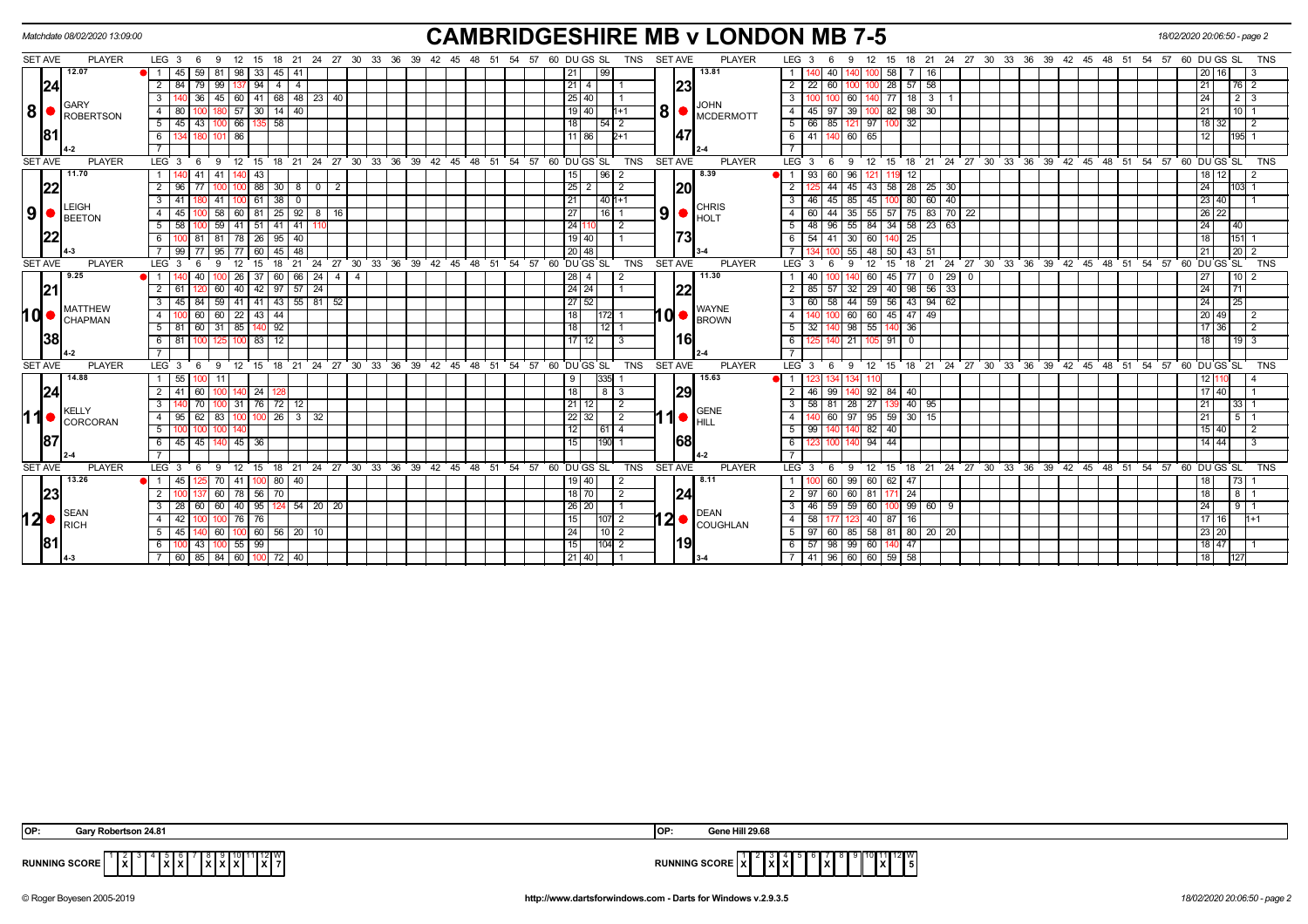| <b>CAMBRIDGESHIRE MB</b> |     |              |             |                    |             |            |             |            |      |     |             | <b>LONDON MB</b> |     |             |        |            |             |            |             |            |      |     |                   |
|--------------------------|-----|--------------|-------------|--------------------|-------------|------------|-------------|------------|------|-----|-------------|------------------|-----|-------------|--------|------------|-------------|------------|-------------|------------|------|-----|-------------------|
| <b>PLAYER</b>            | W/L | <b>ILWON</b> | <b>LOST</b> | <b>AVE</b>         | <b>TAVE</b> | <b>PTS</b> | <b>DRTS</b> | <b>TON</b> | TON+ | 180 | <b>TONS</b> | <b>I PLAYER</b>  | W/L | <b>LWON</b> | l LOST | <b>AVE</b> | <b>TAVE</b> | <b>PTS</b> | <b>DRTS</b> | <b>TON</b> | TON+ | 180 | <b>TONS</b>       |
| <b>Ashley Allen</b>      |     |              |             | 23.11              | 11.10       | 3166       | 137         |            |      |     |             | l Danny Faulkner | W   |             |        | 24.87      | 16.68       | 3457       | 139         |            |      |     |                   |
| <b>Michael Bodle</b>     |     |              |             | 20.45              | 6.50        | 2004       | 98          |            |      |     | b           | Jamie Green      |     |             |        | 17.81      | 5.06        | 1710       | 96          |            |      |     | $3+1$             |
| <b>Richard German</b>    |     |              |             | 22.24              | 13.62       | 2291       | 103         |            |      |     | $10+$       | Danny Brown      | W   |             |        | 23.08      | 9.00        | 2423       | 105         |            |      |     | $6+1$             |
| <b>Matthias Dietrich</b> |     |              |             | 24.34              |             | 3261       | 134         |            |      |     | $7+1$       | John Hind        | W   |             |        | 25.21      | 13.85       | 3277       | 130         |            |      |     | $9+1$             |
| Duggie McInerney         |     |              |             | 21.47              | 9.45        | 2813       | 13'         |            |      |     | $7+1$       | Matt Winzar      |     |             |        | 22.79      | 14.05       | 2917       | 128         |            |      |     | $9+2$             |
| John Gowler              |     |              |             | $22.\overline{28}$ | 11.16       | 3364       | 151         |            |      |     |             | Matt Edes        |     |             |        | 21.60      | 10.14       | 3240       | 150         |            |      |     | $8 + 1$           |
| <b>Craig Sayer</b>       |     |              |             | 20.65              | 5.98        | 2726       | 132         |            |      |     |             | Mathew Wood      | W   |             |        | 22.65      | 11.83       | 2922       | 29          |            |      |     | 10                |
| Gary Robertson           |     |              |             | 24.81              | 12.07       | 2853       | 115         |            |      |     | $7+2$       | l John McDermott |     |             |        | 23.47      | 13.81       | 2723       | 116         |            |      |     | 12                |
| Leigh Beeton             |     |              |             | 22.22              | 11.70       | 3355       | 15'         |            |      |     | $9+1$       | l Chris Holt     |     |             |        | 20.73      | 8.39        | 3193       | 154         |            |      |     |                   |
| Matthew Chapman          |     |              |             | 21.38              | 9.25        | 2822       | 132         |            |      |     | 8           | Wavne Brown      |     |             |        | 22.16      | 11.30       | 2881       | 130         |            |      |     |                   |
| Kelly Corcoran           |     |              |             | 24.87              | 14.88       | 2412       | 97          |            |      |     |             | <b>Gene Hill</b> | W   |             |        | 29.68      | 15.63       | 2968       | IOO.        |            |      |     | $12 \overline{ }$ |
| Sean Rich                |     |              |             | 23.81              | 13.26       | 3286       | 138         |            |      |     |             | Dean Coughlan    |     |             |        | 24.19      | 8.1'        | 3290       | 136         |            |      |     | $5 + 1$           |
| <b>TOTALS</b>            |     | 39           | 35          | 22.62              | 0.00        | 34353      | 1519        |            |      |     | $104 + 6$   | <b>I TOTALS</b>  |     | 35          | 39     | 23.13      | 0.00        | 35001      | 1513        |            | 36   |     | $104 + 7$         |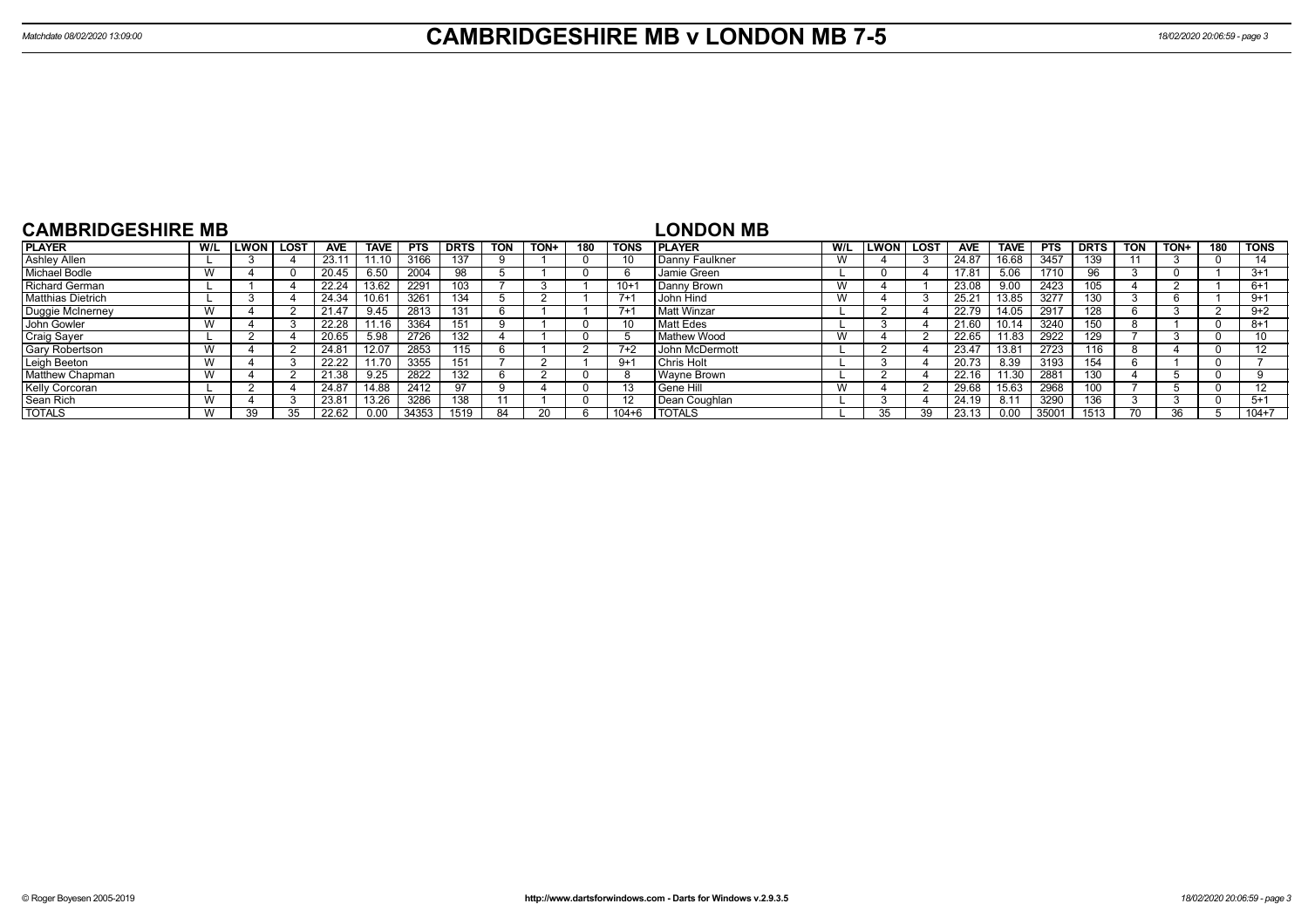| <b>SET AVE</b><br><b>PLAYER</b><br>LEG <sub>3</sub><br>60 DU GS SL<br><b>SET AVE</b><br><b>PLAYER</b><br>27<br>30<br>TNS<br>LEG <sub>3</sub><br>-9<br>12<br>-21<br>-24<br>33<br>-36<br>-54<br>-57<br>$ 44 $ 16<br>1.00<br>33<br>1.14<br>22<br>55<br>22<br>52<br>25<br>39<br>83<br>33<br>40<br>-28<br>0 <sup>1</sup><br>$^{\circ}$<br>$\overline{0}$<br>$^{\circ}$<br>12<br>29 32 <br>37   28   55   45   83   15   32<br>26<br>80<br>IAMY<br><b>JANE</b><br>$\mathbf{1}$<br>50<br>30   52   43   60   8   17   10<br>30<br>3<br>58<br>$\overline{40}$<br>$\mathbf{3}$<br>52<br>15 <sup>1</sup><br> 133 <br><b>BIGGS</b><br>GRANT<br> 43 <br>40<br>31   24   85   9   59   20   26   83   25   8  <br>23 28 22<br>38<br>- 11  <br>4<br>45<br>4<br>$\overline{4}$<br>$\overline{4}$<br>4<br> 82 <br>84<br>5<br>5<br>15 18 21 24 27 30 33 36 39 42 45 48 51 54 57 60 DUGS SL<br><b>TNS</b><br><b>SET AVE</b><br><b>PLAYER</b><br>LEG <sub>3</sub><br>-9<br>$^{\circ}$ 12<br><b>SET AVE</b><br><b>PLAYER</b><br>LEG 3<br>9<br>12<br>- 6<br>6<br>4.20<br>$100$ 24<br>$100 \ 38$<br>24<br>$\sqrt{59}$ 2<br>5.21<br>24<br>83<br>31<br>$\overline{25}$<br>40<br>117<br>60<br>95   60   41<br> 18 <br>$\overline{2}$<br>$\overline{2}$<br>100 81<br>81<br>$1119$ 1<br>41<br>6<br>LORRAINE<br><b>MANDY</b><br>$\mathbf{2} \vert$<br>$\overline{\mathbf{2}}$<br>$\overline{3}$<br>$100$ 36 22 30 22 65 55<br>27<br>$45$ 41<br> 85 1<br>$\overline{\mathbf{3}}$<br>41<br>BULLMAN<br><b>SOLOMONS</b><br>$\overline{4}$<br>$\overline{4}$<br>97<br>78<br>5<br>$-5$<br><b>SET AVE</b><br><b>PLAYER</b><br>27 30 33 36 39 42 45 48 51 54 57 60 DUGS SL<br><b>TNS</b><br><b>SET AVE</b><br><b>PLAYER</b><br>LEG <sub>3</sub><br>12<br>21 24<br>LEG <sub>3</sub><br>12<br>9<br>15<br>18<br>9<br>3.00<br>1.36<br>$42$   25   54   57<br>$\vert$ 39<br> 21 <br>57 57<br>1170<br>11<br>85 I<br>-55  <br> 13 <br>15<br>33 16 <br>136 38 35 38 79<br>29<br>39<br>12 <sub>1</sub><br>16<br>45<br>60<br>45  <br>$\overline{\phantom{0}}$ 0 $\overline{\phantom{0}}$<br>LISA<br><b>NIKKI</b><br>3 <sup>1</sup><br>3 <sup>1</sup><br>39<br>35<br>  54   45   45   29   67   26   39   12   14   0<br>$3^{\circ}$<br> 34 <br>$\mathbf{3}$<br>53<br>30<br>25<br>60 I<br><b>BROOKS</b><br>PATTEN<br>33<br>$\sqrt{26}$<br>  77   20   77   24   22   6<br>23 29<br>158<br>$52$ 60 $\overline{41}$<br>26 13<br>4<br>$\overline{4}$<br>89<br> 03 <br>-5<br>54<br>TNS<br><b>SET AVE</b><br><b>PLAYER</b><br>$33 \quad 36$<br>$39 \quad 42$<br>ີ 45<br>ີ 48<br>51<br>57<br>60 DU GS SL<br><b>SET AVE</b><br><b>PLAYER</b><br>LEG <sub>3</sub><br>24<br>27<br>$30^{\circ}$<br>LEG <sub>3</sub><br>12<br>18<br>21<br>12<br>1.23<br>5.84<br>33<br>$9 \mid 51$<br>$30 \mid 15$<br>40<br>36<br>5<br>45<br>117<br>$\overline{27}$<br>$45$ 55 54<br>24<br>40<br> 47 <br>30<br>55<br>$\sqrt{81}$<br>2<br>52<br>60<br>45<br>60<br>LINDSEY<br><b>CARLY</b><br>4<br>4<br>28 18<br>81 41 55 79 10 18 18<br>3<br>58<br>60<br>$\overline{\mathbf{3}}$<br>33<br>26<br>81<br><b>TOWNSEND</b><br><b>WINGELL</b><br>59<br>$145$   45   38  <br>21<br> 95 1<br>45 36 38 90<br>66<br>$\overline{4}$<br>123<br>30<br>$\overline{4}$<br>56<br> 04 <br>-5 | 27<br>33<br>36<br>60 DU GS SL<br><b>TNS</b><br>- 24<br>30<br>39<br>-54<br>57<br>-21<br>45<br>32<br>26<br>62 I<br>45<br>85   26  <br>26<br>45<br>$\sqrt{6}$<br>6   45   30   41   22   85   114   26   32<br>27<br>100<br>33 63<br>  43   58   41   41   50   47   41   50   63<br>45   36   76   45   45   38   92  <br>$29 \ 0$<br>42<br>10<br>-1<br>15 18 21 24 27 30 33 36 39 42 45 48 51 54 57 60 DUGS SL<br>TNS<br>83 45 48 40<br>23 40<br>58<br>$\overline{140}$<br>$21 \overline{40}$<br>100<br>  83   80   45   100   42   74   18   18<br>25 18<br>18 21 24 27 30 33 36 39 42 45 48 51 54 57 60 DUGS SL<br>TNS<br>15<br>$92 \overline{32}$<br>24 32<br>60 81 55 41<br>46   27   58   15   3<br>30 <sup>°</sup><br>2 2<br>  60   20   57   10   5  <br>$40 \overline{4}$<br>$60 \mid 41$<br>$\mathbf{0}$<br>1   4<br>$32 \mid 20$<br>45 60 66 60 41 36 20 20 |
|-------------------------------------------------------------------------------------------------------------------------------------------------------------------------------------------------------------------------------------------------------------------------------------------------------------------------------------------------------------------------------------------------------------------------------------------------------------------------------------------------------------------------------------------------------------------------------------------------------------------------------------------------------------------------------------------------------------------------------------------------------------------------------------------------------------------------------------------------------------------------------------------------------------------------------------------------------------------------------------------------------------------------------------------------------------------------------------------------------------------------------------------------------------------------------------------------------------------------------------------------------------------------------------------------------------------------------------------------------------------------------------------------------------------------------------------------------------------------------------------------------------------------------------------------------------------------------------------------------------------------------------------------------------------------------------------------------------------------------------------------------------------------------------------------------------------------------------------------------------------------------------------------------------------------------------------------------------------------------------------------------------------------------------------------------------------------------------------------------------------------------------------------------------------------------------------------------------------------------------------------------------------------------------------------------------------------------------------------------------------------------------------------------------------------------------------------------------------------------------------------------------------------------------------------------------------------------------------------------------------------------------------------------------------------------------------------------------------------------------------------------------------------------------------------------------------------------------------------------------------------------------------------------------------------------------------------------------------------------------------------------------------------------------------------------------------------------------------------------------------------------------------------------------------------------------------------|----------------------------------------------------------------------------------------------------------------------------------------------------------------------------------------------------------------------------------------------------------------------------------------------------------------------------------------------------------------------------------------------------------------------------------------------------------------------------------------------------------------------------------------------------------------------------------------------------------------------------------------------------------------------------------------------------------------------------------------------------------------------------------------------------------------------------------------------------------------------|
|                                                                                                                                                                                                                                                                                                                                                                                                                                                                                                                                                                                                                                                                                                                                                                                                                                                                                                                                                                                                                                                                                                                                                                                                                                                                                                                                                                                                                                                                                                                                                                                                                                                                                                                                                                                                                                                                                                                                                                                                                                                                                                                                                                                                                                                                                                                                                                                                                                                                                                                                                                                                                                                                                                                                                                                                                                                                                                                                                                                                                                                                                                                                                                                                 |                                                                                                                                                                                                                                                                                                                                                                                                                                                                                                                                                                                                                                                                                                                                                                                                                                                                      |
|                                                                                                                                                                                                                                                                                                                                                                                                                                                                                                                                                                                                                                                                                                                                                                                                                                                                                                                                                                                                                                                                                                                                                                                                                                                                                                                                                                                                                                                                                                                                                                                                                                                                                                                                                                                                                                                                                                                                                                                                                                                                                                                                                                                                                                                                                                                                                                                                                                                                                                                                                                                                                                                                                                                                                                                                                                                                                                                                                                                                                                                                                                                                                                                                 |                                                                                                                                                                                                                                                                                                                                                                                                                                                                                                                                                                                                                                                                                                                                                                                                                                                                      |
|                                                                                                                                                                                                                                                                                                                                                                                                                                                                                                                                                                                                                                                                                                                                                                                                                                                                                                                                                                                                                                                                                                                                                                                                                                                                                                                                                                                                                                                                                                                                                                                                                                                                                                                                                                                                                                                                                                                                                                                                                                                                                                                                                                                                                                                                                                                                                                                                                                                                                                                                                                                                                                                                                                                                                                                                                                                                                                                                                                                                                                                                                                                                                                                                 |                                                                                                                                                                                                                                                                                                                                                                                                                                                                                                                                                                                                                                                                                                                                                                                                                                                                      |
|                                                                                                                                                                                                                                                                                                                                                                                                                                                                                                                                                                                                                                                                                                                                                                                                                                                                                                                                                                                                                                                                                                                                                                                                                                                                                                                                                                                                                                                                                                                                                                                                                                                                                                                                                                                                                                                                                                                                                                                                                                                                                                                                                                                                                                                                                                                                                                                                                                                                                                                                                                                                                                                                                                                                                                                                                                                                                                                                                                                                                                                                                                                                                                                                 |                                                                                                                                                                                                                                                                                                                                                                                                                                                                                                                                                                                                                                                                                                                                                                                                                                                                      |
|                                                                                                                                                                                                                                                                                                                                                                                                                                                                                                                                                                                                                                                                                                                                                                                                                                                                                                                                                                                                                                                                                                                                                                                                                                                                                                                                                                                                                                                                                                                                                                                                                                                                                                                                                                                                                                                                                                                                                                                                                                                                                                                                                                                                                                                                                                                                                                                                                                                                                                                                                                                                                                                                                                                                                                                                                                                                                                                                                                                                                                                                                                                                                                                                 |                                                                                                                                                                                                                                                                                                                                                                                                                                                                                                                                                                                                                                                                                                                                                                                                                                                                      |
|                                                                                                                                                                                                                                                                                                                                                                                                                                                                                                                                                                                                                                                                                                                                                                                                                                                                                                                                                                                                                                                                                                                                                                                                                                                                                                                                                                                                                                                                                                                                                                                                                                                                                                                                                                                                                                                                                                                                                                                                                                                                                                                                                                                                                                                                                                                                                                                                                                                                                                                                                                                                                                                                                                                                                                                                                                                                                                                                                                                                                                                                                                                                                                                                 |                                                                                                                                                                                                                                                                                                                                                                                                                                                                                                                                                                                                                                                                                                                                                                                                                                                                      |
|                                                                                                                                                                                                                                                                                                                                                                                                                                                                                                                                                                                                                                                                                                                                                                                                                                                                                                                                                                                                                                                                                                                                                                                                                                                                                                                                                                                                                                                                                                                                                                                                                                                                                                                                                                                                                                                                                                                                                                                                                                                                                                                                                                                                                                                                                                                                                                                                                                                                                                                                                                                                                                                                                                                                                                                                                                                                                                                                                                                                                                                                                                                                                                                                 |                                                                                                                                                                                                                                                                                                                                                                                                                                                                                                                                                                                                                                                                                                                                                                                                                                                                      |
|                                                                                                                                                                                                                                                                                                                                                                                                                                                                                                                                                                                                                                                                                                                                                                                                                                                                                                                                                                                                                                                                                                                                                                                                                                                                                                                                                                                                                                                                                                                                                                                                                                                                                                                                                                                                                                                                                                                                                                                                                                                                                                                                                                                                                                                                                                                                                                                                                                                                                                                                                                                                                                                                                                                                                                                                                                                                                                                                                                                                                                                                                                                                                                                                 |                                                                                                                                                                                                                                                                                                                                                                                                                                                                                                                                                                                                                                                                                                                                                                                                                                                                      |
|                                                                                                                                                                                                                                                                                                                                                                                                                                                                                                                                                                                                                                                                                                                                                                                                                                                                                                                                                                                                                                                                                                                                                                                                                                                                                                                                                                                                                                                                                                                                                                                                                                                                                                                                                                                                                                                                                                                                                                                                                                                                                                                                                                                                                                                                                                                                                                                                                                                                                                                                                                                                                                                                                                                                                                                                                                                                                                                                                                                                                                                                                                                                                                                                 |                                                                                                                                                                                                                                                                                                                                                                                                                                                                                                                                                                                                                                                                                                                                                                                                                                                                      |
|                                                                                                                                                                                                                                                                                                                                                                                                                                                                                                                                                                                                                                                                                                                                                                                                                                                                                                                                                                                                                                                                                                                                                                                                                                                                                                                                                                                                                                                                                                                                                                                                                                                                                                                                                                                                                                                                                                                                                                                                                                                                                                                                                                                                                                                                                                                                                                                                                                                                                                                                                                                                                                                                                                                                                                                                                                                                                                                                                                                                                                                                                                                                                                                                 |                                                                                                                                                                                                                                                                                                                                                                                                                                                                                                                                                                                                                                                                                                                                                                                                                                                                      |
|                                                                                                                                                                                                                                                                                                                                                                                                                                                                                                                                                                                                                                                                                                                                                                                                                                                                                                                                                                                                                                                                                                                                                                                                                                                                                                                                                                                                                                                                                                                                                                                                                                                                                                                                                                                                                                                                                                                                                                                                                                                                                                                                                                                                                                                                                                                                                                                                                                                                                                                                                                                                                                                                                                                                                                                                                                                                                                                                                                                                                                                                                                                                                                                                 |                                                                                                                                                                                                                                                                                                                                                                                                                                                                                                                                                                                                                                                                                                                                                                                                                                                                      |
|                                                                                                                                                                                                                                                                                                                                                                                                                                                                                                                                                                                                                                                                                                                                                                                                                                                                                                                                                                                                                                                                                                                                                                                                                                                                                                                                                                                                                                                                                                                                                                                                                                                                                                                                                                                                                                                                                                                                                                                                                                                                                                                                                                                                                                                                                                                                                                                                                                                                                                                                                                                                                                                                                                                                                                                                                                                                                                                                                                                                                                                                                                                                                                                                 |                                                                                                                                                                                                                                                                                                                                                                                                                                                                                                                                                                                                                                                                                                                                                                                                                                                                      |
|                                                                                                                                                                                                                                                                                                                                                                                                                                                                                                                                                                                                                                                                                                                                                                                                                                                                                                                                                                                                                                                                                                                                                                                                                                                                                                                                                                                                                                                                                                                                                                                                                                                                                                                                                                                                                                                                                                                                                                                                                                                                                                                                                                                                                                                                                                                                                                                                                                                                                                                                                                                                                                                                                                                                                                                                                                                                                                                                                                                                                                                                                                                                                                                                 |                                                                                                                                                                                                                                                                                                                                                                                                                                                                                                                                                                                                                                                                                                                                                                                                                                                                      |
|                                                                                                                                                                                                                                                                                                                                                                                                                                                                                                                                                                                                                                                                                                                                                                                                                                                                                                                                                                                                                                                                                                                                                                                                                                                                                                                                                                                                                                                                                                                                                                                                                                                                                                                                                                                                                                                                                                                                                                                                                                                                                                                                                                                                                                                                                                                                                                                                                                                                                                                                                                                                                                                                                                                                                                                                                                                                                                                                                                                                                                                                                                                                                                                                 |                                                                                                                                                                                                                                                                                                                                                                                                                                                                                                                                                                                                                                                                                                                                                                                                                                                                      |
|                                                                                                                                                                                                                                                                                                                                                                                                                                                                                                                                                                                                                                                                                                                                                                                                                                                                                                                                                                                                                                                                                                                                                                                                                                                                                                                                                                                                                                                                                                                                                                                                                                                                                                                                                                                                                                                                                                                                                                                                                                                                                                                                                                                                                                                                                                                                                                                                                                                                                                                                                                                                                                                                                                                                                                                                                                                                                                                                                                                                                                                                                                                                                                                                 |                                                                                                                                                                                                                                                                                                                                                                                                                                                                                                                                                                                                                                                                                                                                                                                                                                                                      |
|                                                                                                                                                                                                                                                                                                                                                                                                                                                                                                                                                                                                                                                                                                                                                                                                                                                                                                                                                                                                                                                                                                                                                                                                                                                                                                                                                                                                                                                                                                                                                                                                                                                                                                                                                                                                                                                                                                                                                                                                                                                                                                                                                                                                                                                                                                                                                                                                                                                                                                                                                                                                                                                                                                                                                                                                                                                                                                                                                                                                                                                                                                                                                                                                 |                                                                                                                                                                                                                                                                                                                                                                                                                                                                                                                                                                                                                                                                                                                                                                                                                                                                      |
|                                                                                                                                                                                                                                                                                                                                                                                                                                                                                                                                                                                                                                                                                                                                                                                                                                                                                                                                                                                                                                                                                                                                                                                                                                                                                                                                                                                                                                                                                                                                                                                                                                                                                                                                                                                                                                                                                                                                                                                                                                                                                                                                                                                                                                                                                                                                                                                                                                                                                                                                                                                                                                                                                                                                                                                                                                                                                                                                                                                                                                                                                                                                                                                                 |                                                                                                                                                                                                                                                                                                                                                                                                                                                                                                                                                                                                                                                                                                                                                                                                                                                                      |
|                                                                                                                                                                                                                                                                                                                                                                                                                                                                                                                                                                                                                                                                                                                                                                                                                                                                                                                                                                                                                                                                                                                                                                                                                                                                                                                                                                                                                                                                                                                                                                                                                                                                                                                                                                                                                                                                                                                                                                                                                                                                                                                                                                                                                                                                                                                                                                                                                                                                                                                                                                                                                                                                                                                                                                                                                                                                                                                                                                                                                                                                                                                                                                                                 |                                                                                                                                                                                                                                                                                                                                                                                                                                                                                                                                                                                                                                                                                                                                                                                                                                                                      |
|                                                                                                                                                                                                                                                                                                                                                                                                                                                                                                                                                                                                                                                                                                                                                                                                                                                                                                                                                                                                                                                                                                                                                                                                                                                                                                                                                                                                                                                                                                                                                                                                                                                                                                                                                                                                                                                                                                                                                                                                                                                                                                                                                                                                                                                                                                                                                                                                                                                                                                                                                                                                                                                                                                                                                                                                                                                                                                                                                                                                                                                                                                                                                                                                 | 48 51 54 57 60 DU GS SL<br>30 33 36 39 42 45<br><b>TNS</b><br>$^{\circ}$ 24<br>27<br>18<br>21<br>15                                                                                                                                                                                                                                                                                                                                                                                                                                                                                                                                                                                                                                                                                                                                                                  |
|                                                                                                                                                                                                                                                                                                                                                                                                                                                                                                                                                                                                                                                                                                                                                                                                                                                                                                                                                                                                                                                                                                                                                                                                                                                                                                                                                                                                                                                                                                                                                                                                                                                                                                                                                                                                                                                                                                                                                                                                                                                                                                                                                                                                                                                                                                                                                                                                                                                                                                                                                                                                                                                                                                                                                                                                                                                                                                                                                                                                                                                                                                                                                                                                 | 31<br>$24 \overline{32}$<br>32 32<br>26<br>30<br>30                                                                                                                                                                                                                                                                                                                                                                                                                                                                                                                                                                                                                                                                                                                                                                                                                  |
|                                                                                                                                                                                                                                                                                                                                                                                                                                                                                                                                                                                                                                                                                                                                                                                                                                                                                                                                                                                                                                                                                                                                                                                                                                                                                                                                                                                                                                                                                                                                                                                                                                                                                                                                                                                                                                                                                                                                                                                                                                                                                                                                                                                                                                                                                                                                                                                                                                                                                                                                                                                                                                                                                                                                                                                                                                                                                                                                                                                                                                                                                                                                                                                                 | 60<br>45 97 28 19 35<br>30 35                                                                                                                                                                                                                                                                                                                                                                                                                                                                                                                                                                                                                                                                                                                                                                                                                                        |
|                                                                                                                                                                                                                                                                                                                                                                                                                                                                                                                                                                                                                                                                                                                                                                                                                                                                                                                                                                                                                                                                                                                                                                                                                                                                                                                                                                                                                                                                                                                                                                                                                                                                                                                                                                                                                                                                                                                                                                                                                                                                                                                                                                                                                                                                                                                                                                                                                                                                                                                                                                                                                                                                                                                                                                                                                                                                                                                                                                                                                                                                                                                                                                                                 | 45 22 45 40 30<br>27<br>$\overline{20}$                                                                                                                                                                                                                                                                                                                                                                                                                                                                                                                                                                                                                                                                                                                                                                                                                              |
|                                                                                                                                                                                                                                                                                                                                                                                                                                                                                                                                                                                                                                                                                                                                                                                                                                                                                                                                                                                                                                                                                                                                                                                                                                                                                                                                                                                                                                                                                                                                                                                                                                                                                                                                                                                                                                                                                                                                                                                                                                                                                                                                                                                                                                                                                                                                                                                                                                                                                                                                                                                                                                                                                                                                                                                                                                                                                                                                                                                                                                                                                                                                                                                                 | 45<br>24 10<br>$\overline{1}$ 43<br>100                                                                                                                                                                                                                                                                                                                                                                                                                                                                                                                                                                                                                                                                                                                                                                                                                              |
|                                                                                                                                                                                                                                                                                                                                                                                                                                                                                                                                                                                                                                                                                                                                                                                                                                                                                                                                                                                                                                                                                                                                                                                                                                                                                                                                                                                                                                                                                                                                                                                                                                                                                                                                                                                                                                                                                                                                                                                                                                                                                                                                                                                                                                                                                                                                                                                                                                                                                                                                                                                                                                                                                                                                                                                                                                                                                                                                                                                                                                                                                                                                                                                                 |                                                                                                                                                                                                                                                                                                                                                                                                                                                                                                                                                                                                                                                                                                                                                                                                                                                                      |
| $39 \quad 42$<br>54<br><b>TNS</b><br><b>SET AVE</b><br><b>PLAYER</b><br>LEG <sub>3</sub><br>24<br>27<br>30 33 36<br>45<br>48<br>51<br>57<br>60 DU GS SL<br><b>SET AVE</b><br><b>PLAYER</b><br>LEG <sup>'</sup><br>12<br>15<br>18<br>21<br>12<br>q<br>Q                                                                                                                                                                                                                                                                                                                                                                                                                                                                                                                                                                                                                                                                                                                                                                                                                                                                                                                                                                                                                                                                                                                                                                                                                                                                                                                                                                                                                                                                                                                                                                                                                                                                                                                                                                                                                                                                                                                                                                                                                                                                                                                                                                                                                                                                                                                                                                                                                                                                                                                                                                                                                                                                                                                                                                                                                                                                                                                                          | 30 33 36<br>39 42 45<br>$-54$<br>24<br>27<br>48 51<br>57<br>60 DU GS SL<br><b>TNS</b><br>15<br>18<br>21                                                                                                                                                                                                                                                                                                                                                                                                                                                                                                                                                                                                                                                                                                                                                              |
| l 0.00<br>70 41 30 22<br>27<br> 154 <br>2.18<br>-26<br>36<br>20 <sub>1</sub><br>45<br>13 <sup>1</sup><br>84<br>45<br>45 I<br> 15 <br>17                                                                                                                                                                                                                                                                                                                                                                                                                                                                                                                                                                                                                                                                                                                                                                                                                                                                                                                                                                                                                                                                                                                                                                                                                                                                                                                                                                                                                                                                                                                                                                                                                                                                                                                                                                                                                                                                                                                                                                                                                                                                                                                                                                                                                                                                                                                                                                                                                                                                                                                                                                                                                                                                                                                                                                                                                                                                                                                                                                                                                                                         | 29 49<br>$60$   27   49<br>80<br> 28 <br>70 I                                                                                                                                                                                                                                                                                                                                                                                                                                                                                                                                                                                                                                                                                                                                                                                                                        |
| 28 30 <br>55<br>22 26 92 30<br>85<br>98<br>25 <sub>1</sub><br>85<br>41<br>28 I<br><b>BEV</b><br><b>DEBS</b>                                                                                                                                                                                                                                                                                                                                                                                                                                                                                                                                                                                                                                                                                                                                                                                                                                                                                                                                                                                                                                                                                                                                                                                                                                                                                                                                                                                                                                                                                                                                                                                                                                                                                                                                                                                                                                                                                                                                                                                                                                                                                                                                                                                                                                                                                                                                                                                                                                                                                                                                                                                                                                                                                                                                                                                                                                                                                                                                                                                                                                                                                     | 27<br>$30 \mid 40$<br> 41 32 40                                                                                                                                                                                                                                                                                                                                                                                                                                                                                                                                                                                                                                                                                                                                                                                                                                      |
| 5 <br>5<br>25<br>60 34 30 7 85<br>24<br> 45 <br>3<br>125<br>60<br>55<br>80<br>45<br>95<br><b>UNATLING</b><br><b>ITURNER</b>                                                                                                                                                                                                                                                                                                                                                                                                                                                                                                                                                                                                                                                                                                                                                                                                                                                                                                                                                                                                                                                                                                                                                                                                                                                                                                                                                                                                                                                                                                                                                                                                                                                                                                                                                                                                                                                                                                                                                                                                                                                                                                                                                                                                                                                                                                                                                                                                                                                                                                                                                                                                                                                                                                                                                                                                                                                                                                                                                                                                                                                                     | 26 36<br>40 100<br>$11$ 69 36                                                                                                                                                                                                                                                                                                                                                                                                                                                                                                                                                                                                                                                                                                                                                                                                                                        |
| 66<br>$\boxed{20}$ 41 57 79 24 61 52<br>30<br>$\overline{4}$<br>32<br>$30$   90   31<br>$45 \mid 24$<br>$\overline{4}$<br> 53 <br>39                                                                                                                                                                                                                                                                                                                                                                                                                                                                                                                                                                                                                                                                                                                                                                                                                                                                                                                                                                                                                                                                                                                                                                                                                                                                                                                                                                                                                                                                                                                                                                                                                                                                                                                                                                                                                                                                                                                                                                                                                                                                                                                                                                                                                                                                                                                                                                                                                                                                                                                                                                                                                                                                                                                                                                                                                                                                                                                                                                                                                                                            | $29$ 18<br>30 41 118 99 44 0 18                                                                                                                                                                                                                                                                                                                                                                                                                                                                                                                                                                                                                                                                                                                                                                                                                                      |
| 5<br>$\overline{5}$                                                                                                                                                                                                                                                                                                                                                                                                                                                                                                                                                                                                                                                                                                                                                                                                                                                                                                                                                                                                                                                                                                                                                                                                                                                                                                                                                                                                                                                                                                                                                                                                                                                                                                                                                                                                                                                                                                                                                                                                                                                                                                                                                                                                                                                                                                                                                                                                                                                                                                                                                                                                                                                                                                                                                                                                                                                                                                                                                                                                                                                                                                                                                                             |                                                                                                                                                                                                                                                                                                                                                                                                                                                                                                                                                                                                                                                                                                                                                                                                                                                                      |
| 27 30 33 36 39 42 45 48 51 54 57 60 DUGS SL<br><b>SET AVE</b><br><b>PLAYER</b><br>LEG <sub>3</sub><br>່ 18 ຂ1 24<br><b>TNS</b><br><b>SET AVE</b><br><b>PLAYER</b><br>12<br>12<br>15<br>LEG <sub>3</sub><br>- 6<br>-9<br>9                                                                                                                                                                                                                                                                                                                                                                                                                                                                                                                                                                                                                                                                                                                                                                                                                                                                                                                                                                                                                                                                                                                                                                                                                                                                                                                                                                                                                                                                                                                                                                                                                                                                                                                                                                                                                                                                                                                                                                                                                                                                                                                                                                                                                                                                                                                                                                                                                                                                                                                                                                                                                                                                                                                                                                                                                                                                                                                                                                       | 27 30 33 36 39 42 45 48 51 54 57 60 DUGS SL<br>18 21 24<br><b>TNS</b><br>15                                                                                                                                                                                                                                                                                                                                                                                                                                                                                                                                                                                                                                                                                                                                                                                          |
| 3.20<br>4.00<br>40   97   35   32   45   63   65   21<br> 33 <br>45<br>30<br>92<br>59 <sup>1</sup><br>$\blacksquare$<br>45<br>-9<br>45<br> 18 <br>16I                                                                                                                                                                                                                                                                                                                                                                                                                                                                                                                                                                                                                                                                                                                                                                                                                                                                                                                                                                                                                                                                                                                                                                                                                                                                                                                                                                                                                                                                                                                                                                                                                                                                                                                                                                                                                                                                                                                                                                                                                                                                                                                                                                                                                                                                                                                                                                                                                                                                                                                                                                                                                                                                                                                                                                                                                                                                                                                                                                                                                                           | $52$ 45 38 32 67 9 32<br>33 32                                                                                                                                                                                                                                                                                                                                                                                                                                                                                                                                                                                                                                                                                                                                                                                                                                       |
| $\boxed{24}$ 78<br>32<br>25   100   96   99   78<br>26 45<br>$\overline{2}$<br>60 50<br><b>MICHELLE</b><br>LIZ                                                                                                                                                                                                                                                                                                                                                                                                                                                                                                                                                                                                                                                                                                                                                                                                                                                                                                                                                                                                                                                                                                                                                                                                                                                                                                                                                                                                                                                                                                                                                                                                                                                                                                                                                                                                                                                                                                                                                                                                                                                                                                                                                                                                                                                                                                                                                                                                                                                                                                                                                                                                                                                                                                                                                                                                                                                                                                                                                                                                                                                                                  | 24<br>$30$ 21 100 25 55<br>$-40$ $2$                                                                                                                                                                                                                                                                                                                                                                                                                                                                                                                                                                                                                                                                                                                                                                                                                                 |
| 6 <br>61<br>$100 \ 60 \ 80 \ 60 \ 59 \ 68$<br>24 68 <br>44 30<br>26 39 41 26 43 100 46<br>3<br>$\mathbf{3}$<br>HUMPHRIES<br><b>FLEMING</b>                                                                                                                                                                                                                                                                                                                                                                                                                                                                                                                                                                                                                                                                                                                                                                                                                                                                                                                                                                                                                                                                                                                                                                                                                                                                                                                                                                                                                                                                                                                                                                                                                                                                                                                                                                                                                                                                                                                                                                                                                                                                                                                                                                                                                                                                                                                                                                                                                                                                                                                                                                                                                                                                                                                                                                                                                                                                                                                                                                                                                                                      | 180<br>21                                                                                                                                                                                                                                                                                                                                                                                                                                                                                                                                                                                                                                                                                                                                                                                                                                                            |
| $100$ 60 60 45 23 18 50<br>30 50 <br>$26$ 19<br>$\frac{12}{2}$<br>$\overline{4}$<br>$\overline{4}$<br>100<br> 02 <br> 43                                                                                                                                                                                                                                                                                                                                                                                                                                                                                                                                                                                                                                                                                                                                                                                                                                                                                                                                                                                                                                                                                                                                                                                                                                                                                                                                                                                                                                                                                                                                                                                                                                                                                                                                                                                                                                                                                                                                                                                                                                                                                                                                                                                                                                                                                                                                                                                                                                                                                                                                                                                                                                                                                                                                                                                                                                                                                                                                                                                                                                                                        | 26   85   85   22   60   35   80   51   37   10  <br>30<br>10 <sup>1</sup>                                                                                                                                                                                                                                                                                                                                                                                                                                                                                                                                                                                                                                                                                                                                                                                           |
|                                                                                                                                                                                                                                                                                                                                                                                                                                                                                                                                                                                                                                                                                                                                                                                                                                                                                                                                                                                                                                                                                                                                                                                                                                                                                                                                                                                                                                                                                                                                                                                                                                                                                                                                                                                                                                                                                                                                                                                                                                                                                                                                                                                                                                                                                                                                                                                                                                                                                                                                                                                                                                                                                                                                                                                                                                                                                                                                                                                                                                                                                                                                                                                                 |                                                                                                                                                                                                                                                                                                                                                                                                                                                                                                                                                                                                                                                                                                                                                                                                                                                                      |

| <b>IOP</b> | Liz Humphries 18.02                            | lor                  | mons 21.78 |
|------------|------------------------------------------------|----------------------|------------|
|            | i W<br><b>RUNNING SCORE   X  </b><br>.<br> X 2 | <b>RUNNING SCORE</b> | ∘ ∎ vv     |